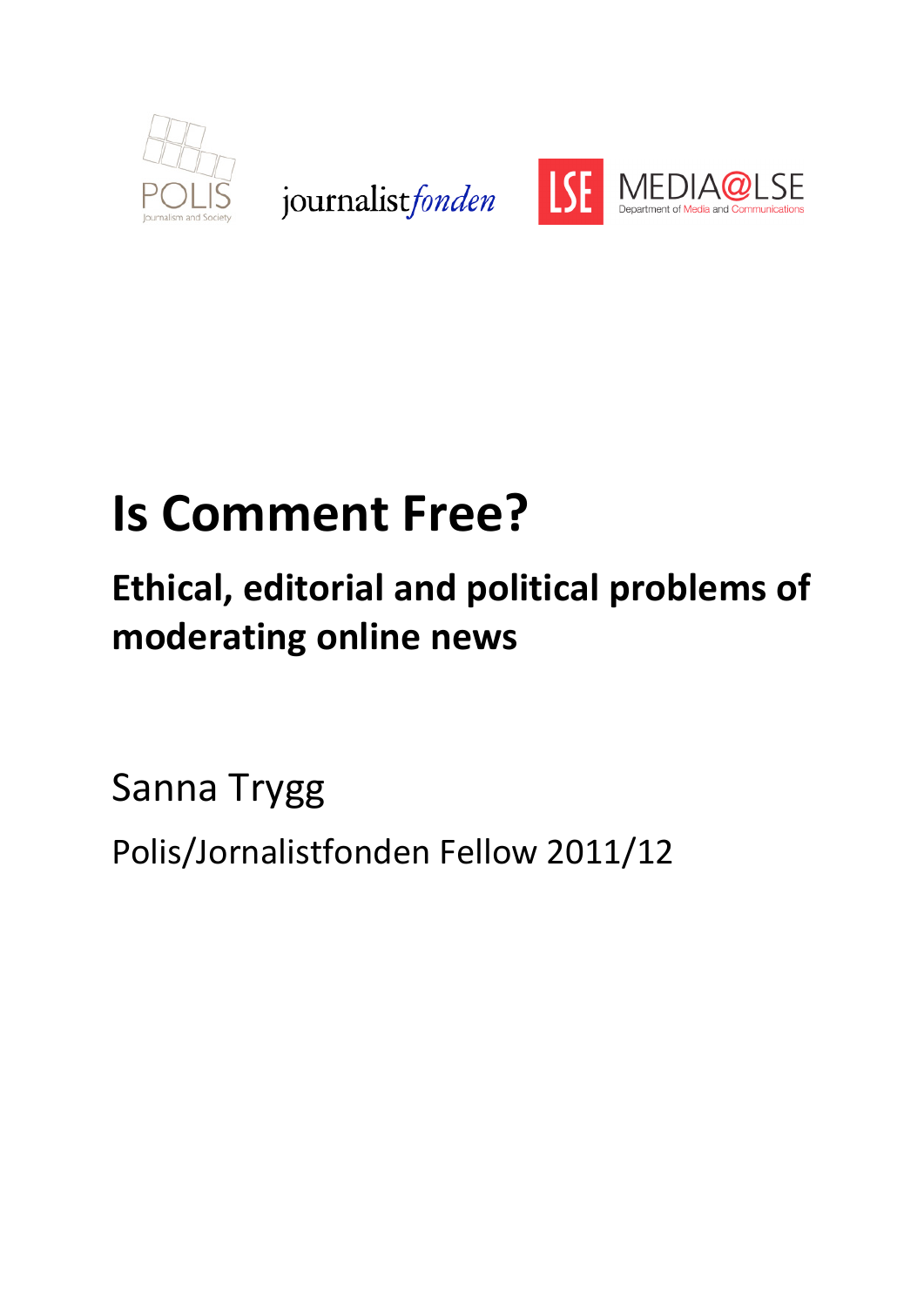#### **Contents**

- **3 Preface by Charlie Beckett**
- **5 Executive Summary**
- **6** Introduction
- 8 What is at stake? The issues behind the moderation debate
- **12 Moderation Framework: Policy and Law**
- 14 Possible effects of the moderation framework
- **16 Editorial moderation Policies**
- **17 Effects of moderation policies**
- **20 Press and Power: Moderation as control? Reflections and Discussion**
- 24 Conclusion
- 27 Appendix
- **28 Credits and Contacts**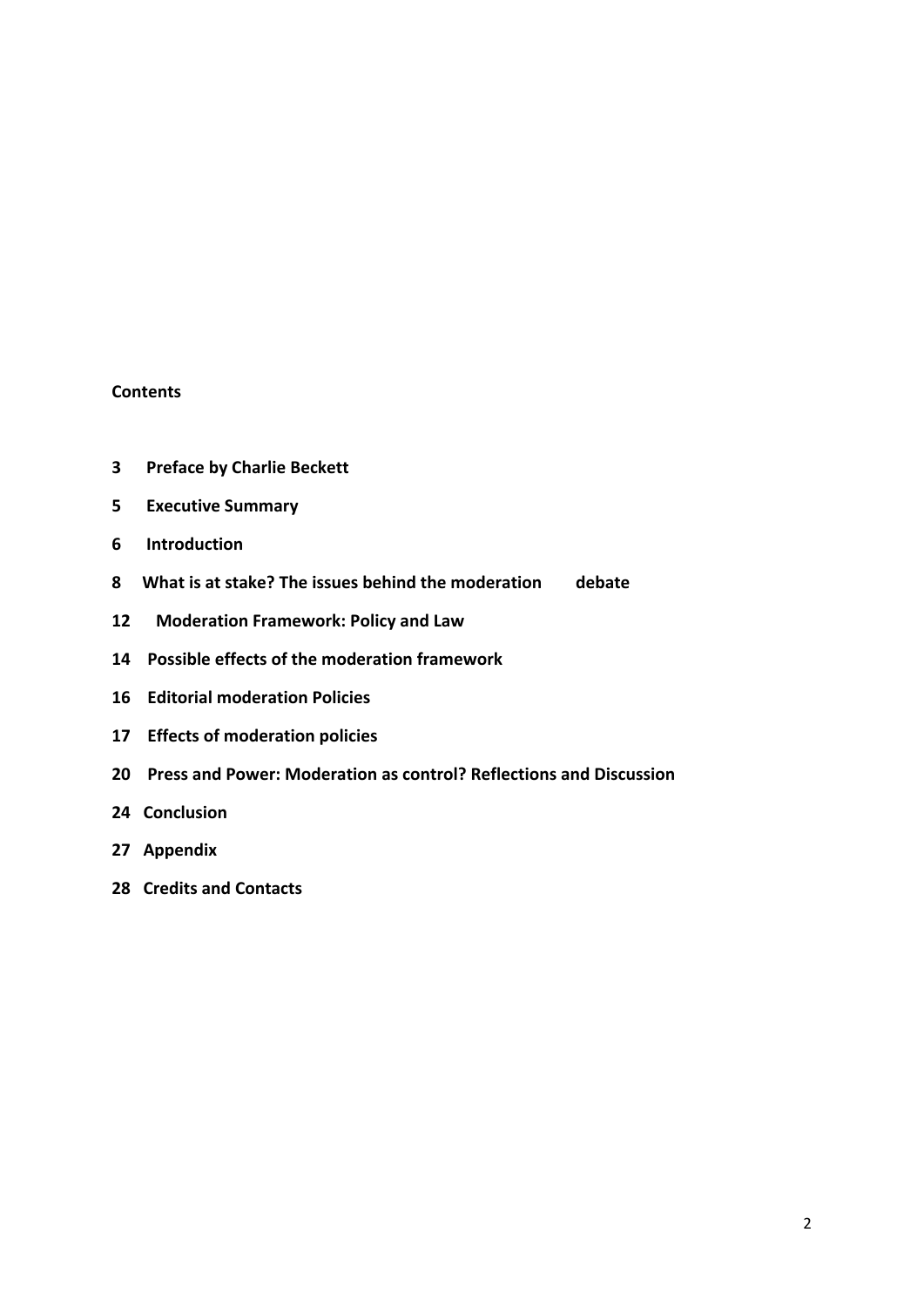#### **Preface**

Why is the moderation of comment on news websites such an interesting problem? This paper by Polis visiting research fellow Sanna Trygg explores why we moderate public comment and the effects of different moderation policies. This matters because many people had high hopes that opening up debate around online news would create a better forum for public discussion. We thought that public participation would be entertaining and informative, but above all, that it would create a conversation that would enhance the way we run our lives. In practice, any debate is as likely to end up as a shouting match as it is to turn into some kind of Socratic dialogue.

So what can journalists do to make their comment fields more fertile? Of course, it is perfectly possible not to moderate at all. There are highly successful websites such as Guido Fawkes' 'Order Order' blog where intervention is kept to a bare minimum. The website gets a lot of traffic and some of the comments are funny and insightful.<sup>1</sup> Most are rude, random and predictable. Yet, some would argue that the Guardian's more highly-moderated Comment Is Free website can also be dominated by the Angry Mob.<sup>2</sup> The point of this paper is not to judge what is the best way of moderating but simply to point out that there is a choice. As with all journalism, you can set your own rules based on your own business model, editorial policy or ethical code.

This paper mainly compares two newspapers that have taken a serious and imaginative approach to reader participation in general, and public comments in particular. The author is Swedish and Polis is based in London so, not surprisingly, the newspapers are from those two countries: the <u>Svenska Dagbladet</u> and The Guardian.<sup>34</sup> Again, the purpose is not to judge those papers' policies or to advocate a particular degree or style of moderation. Instead, this paper seeks to understand some of the problems faced by the moderators and set them in a wider context that considers the social and political role of online public comment.

We want anyone reading this to get some insight into how moderation works but we also hope that it will stimulate further developments and innovation. As Polis has shown in its numerous events, **books**, reports and articles, journalism is now networked.<sup>567</sup>The public routinely participate in the creation of journalism online, which is now open, interactive and connected. Moderation is a vital part of that process. However, it is still a relatively new relationship and it continues to change as the technologies evolve. We hope this paper contributes to that positive process and exchange of views, so we welcome feedback and, of course, comments.

 $1$  http://order-order.com/<br> $2$  http://www.guardian.co.uk/commentisfree

<sup>3</sup> http://www.guardian.co.uk/

 $^4$  http://www.svd.se/<br> $^5$  http://www2.lse.ac.uk/media@lse/POLIS/home.aspx

<sup>&</sup>lt;sup>6</sup> Beckett, C 2008 SuperMedia (Blackwell)<br><sup>7</sup> Beckett, G 2010 The Value of Naturalian

 $^7$  Beckett, C 2010 The Value of Networked Journalism (Polis) http://blogs.lse.ac.uk/polis/2010/08/19/new-

report-on-networked-journalism-2/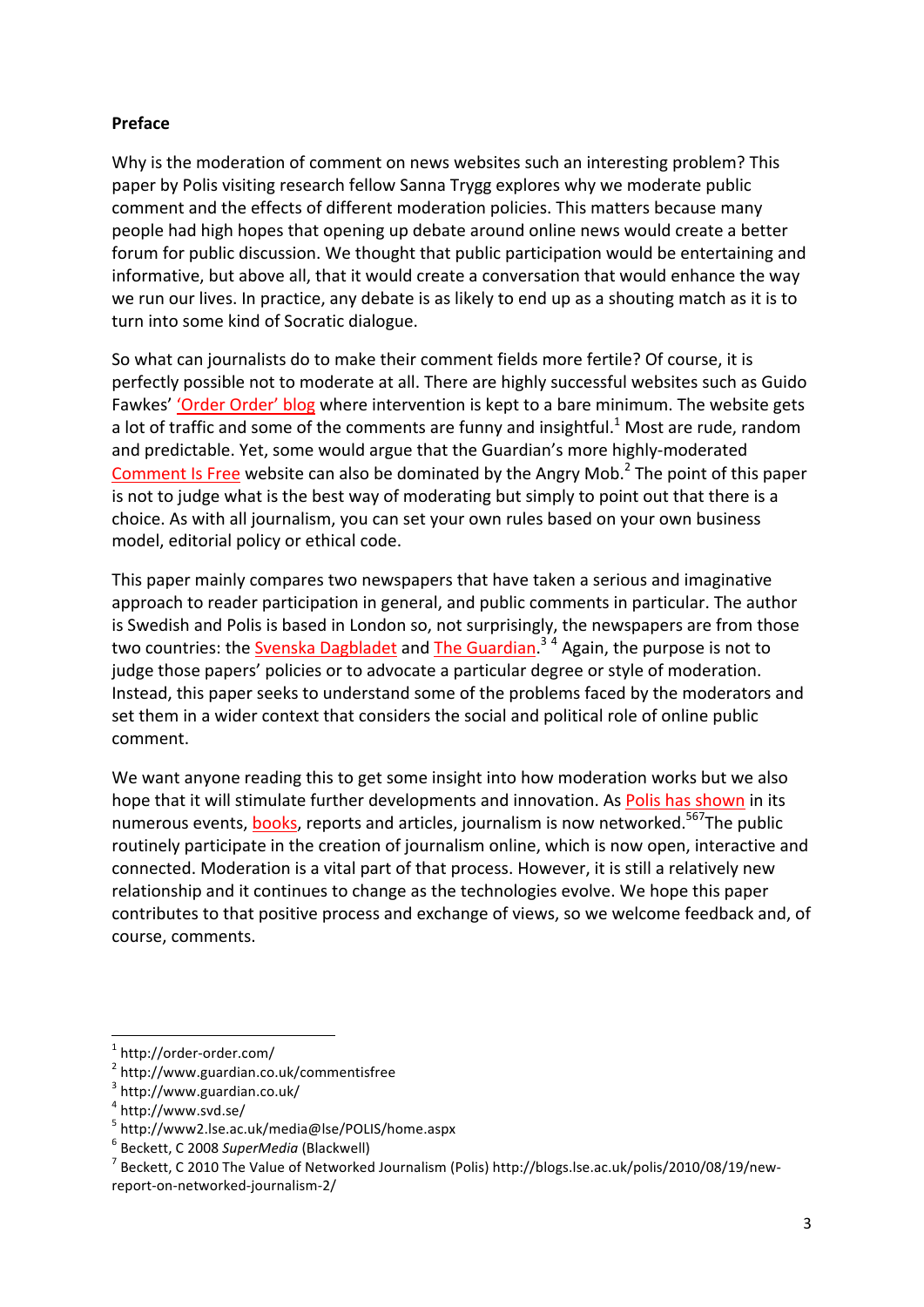This paper is the first product of a new visiting research fellowship scheme at Polis, kindly supported by the Swedish media foundation, Jornalistfonden.<sup>8</sup> It allows a working Swedish journalist to spend a month with Polis at the London School of Economics researching a topic. It has been a highly enjoyable and rewarding experience for all involved. We look forward to hosting next year's fellow and would welcome interest from anyone in creating similar fellowships or in working with Polis in other ways.

Charlie Beckett

Director, Polis, London School of Economics and Political Science

January 2012

Contact us at polis@lse.ac.uk

 $8$  Journalistfonden för vidareutbildning (The Journalist Fund for Further Training) http://www.journalistfonden.se/pages/?ID=124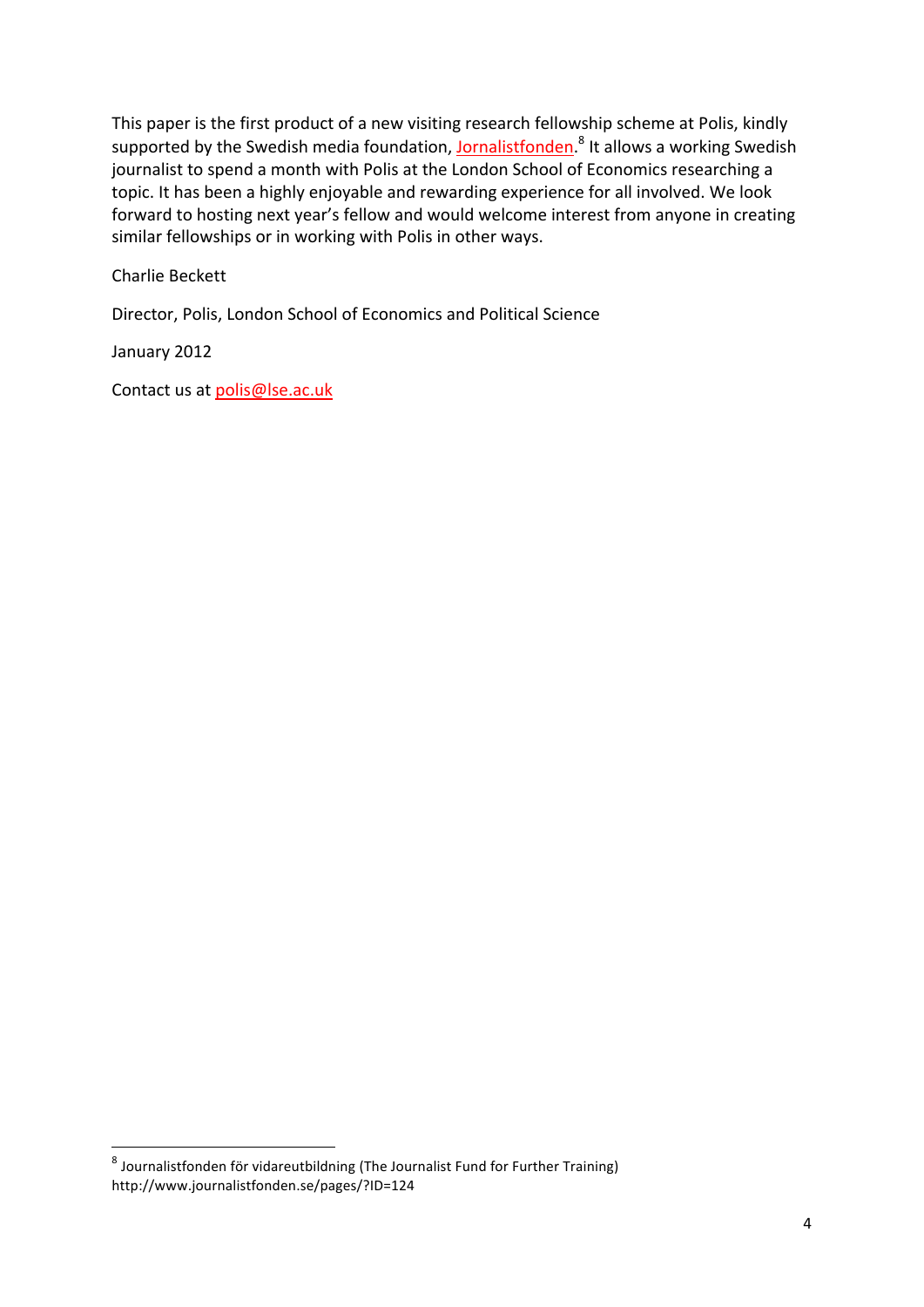#### **Executive Summary:**

- 1. Comment fields on newspapers websites are an opportunity for improving reader participation in journalism and so add value
- 2. Reader participation can increase traffic and commercial revenue for the newspapers
- 3. Comment can contribute to healthy public debate in general and open the news media up to a more diverse and even democratic discourse
- 4. High expectations of the benefits of comment fields are often unfulfilled. Readers feel controlled, journalists are nervous of public opinion and overall standards are highly variable
- 5. In practice, much debate is divisive, abusive and negative with readers often staying in opinion 'silos'.
- 6. Moderation can be inconsistent and the quality of moderation is limited by available resources!
- 7. Moderation is determined partly by legal concerns but mainly by the newspaper's editorial policy and to a degree by its desire to control the debate agenda
- 8. The increased involvement of newsroom journalists in moderation is good for improving the standards of debate and may have benefits for the journalism and the newspaper overall
- 9. There is a need for greater openness about moderation and further research on the effects of particular moderation policies and their relationship to improving public debate and journalism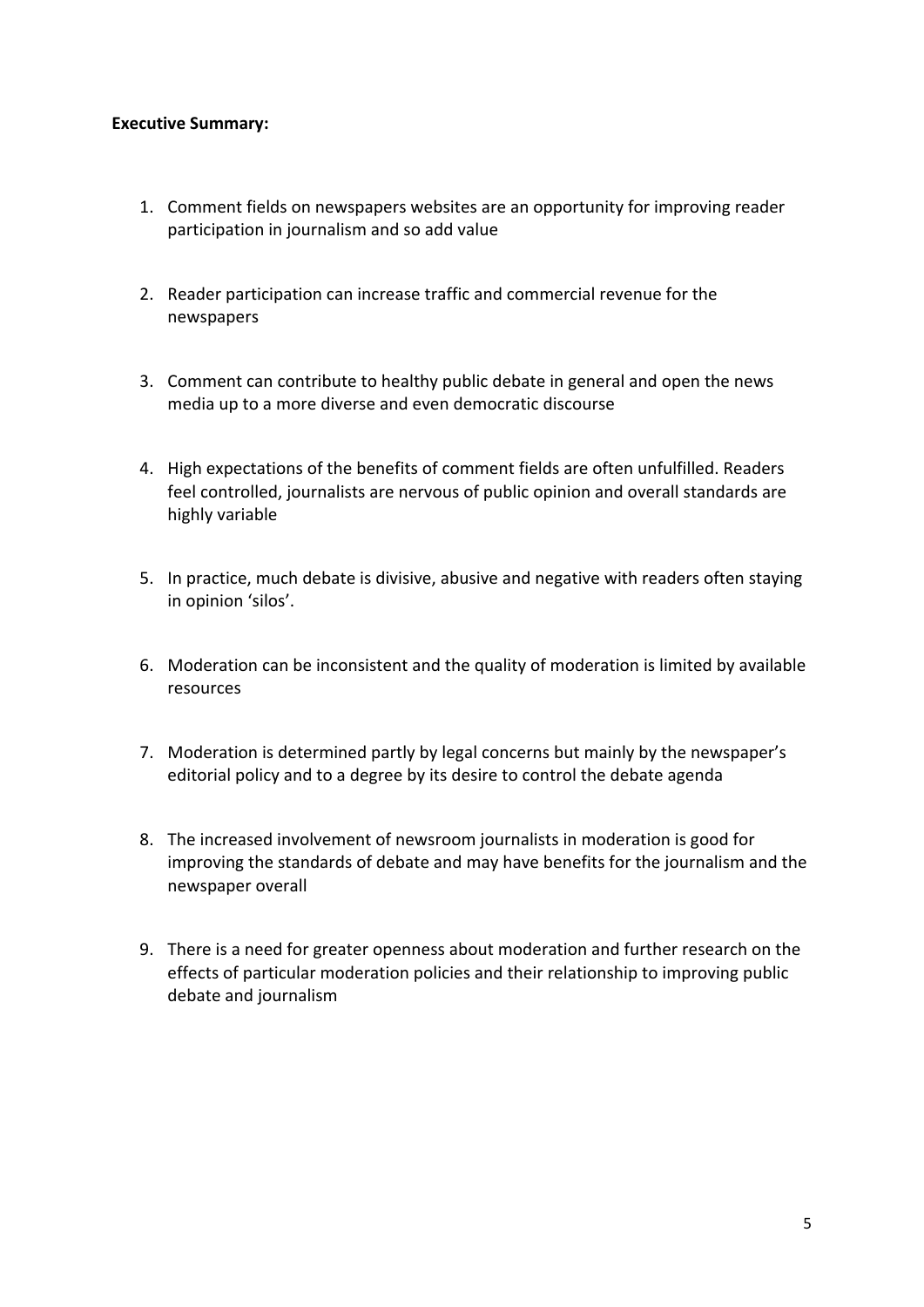#### 1.!**Introduction**

The opening of online news websites to public comments allows the readers into a space traditionally controlled by journalists. It contributes to the erosion of traditional distinctions between producers and consumers of news.<sup>9</sup> It is seen as a way of adding value to the reader's experience as well as creating material that can attract more traffic to the website. So it is usually thought of as a 'democratic' process as well as a potentially profitable one. Judging by the high volume of comments on news websites it is a popular activity, even if only a small percentage of readers are active at any given time.

Yet, despite the apparent success of encouraging comments on online news, there is still uncertainty over how to moderate them and how much resource should be invested in handling the interaction. Overall, journalists welcome and encourage reader's participation but there are criticisms on both sides of the quality and nature of some comments, as well as a debate about the degree of control or freedom that can be allowed. Moderation is highly problematic for news media websites.

This paper examines why the high expectations of readers' participation are often unfulfilled. At the core of the issue is the fact that the Internet works in a marketplace where information is seen as a product. At the same time, the informed citizen and her access to information is seen as a vital precondition for a functioning modern democracy. This opposition is fundamental to the debate about moderation.<sup>10</sup>

In the past, 'traditional' or 'mainstream' media have been considered as the main public forum for free speech, critique and discussion. Today, readers are also invited to participate in the debate directly online. The main platform for this is the comment field attached to news articles published online. Readers are invited and encouraged to participate in a forum that until recently have been largely exclusive to journalists. Highly edited letters pages were just about the only space allowed for direct reader comments in print newspapers. However, online comment is also edited. A wide range of factors has led news organizations to enforce restrictions on reader contributions.

Most national and international newspapers deal with user-generated content (UGC) such as video-clips, mobile photos, linking blogs and live chats on a daily basis. Some media companies hire external employees to do the work, others get journalists and specialist web-editors to moderate comments. The restrictions are shaped by the policies and guidelines set up by each newspaper. These vary from country to country and from newspaper to newspaper, as does the scrutiny of how the policies are followed.

This research report investigates how mainstream media handle the voice of the reader as it is manifested in comments posted on their websites. It focuses on policies in newspapers in Sweden and in the UK. The main aim of this report is not to decide how to moderate, but to

<sup>!!!!!!!!!!!!!!!!!!!!!!!!!!!!!!!!!!!!!!!!!!!!!!!!!!!!!!!!!!!!</sup> <sup>9</sup> Wardle, C. and Williams, A. Media, Culture and Society 'UGC  $@$  the BBC', Media Culture and Society, 2010. http://www.bbc.co.uk/blogs/knowledgeexchange/cardiffone.pdf

<sup>&</sup>lt;sup>10</sup> Ilshammar, Lars. "Demokr@i. Det elektroniska folkstyrets möjligheter och problem". Expertuppsats skriven på uppdrag av 1996 års folkomröstningsutredning. Bilaga 2 till SOU 1997:56., Perelman, Michael. "Class Warfare in the Information Age". St. Martin ́s Press, 1998, Bellamy, Christine/Taylor, John A. "Governing in the Information Age". Open University Press, 1998, Moore, Nick. "Confucius or capitalism? Policies for an information society". I Loader, Brian D. (ed) "Cyberspace Divide. Equality, Agency and Policy in the Information Society". Routledge, 1998.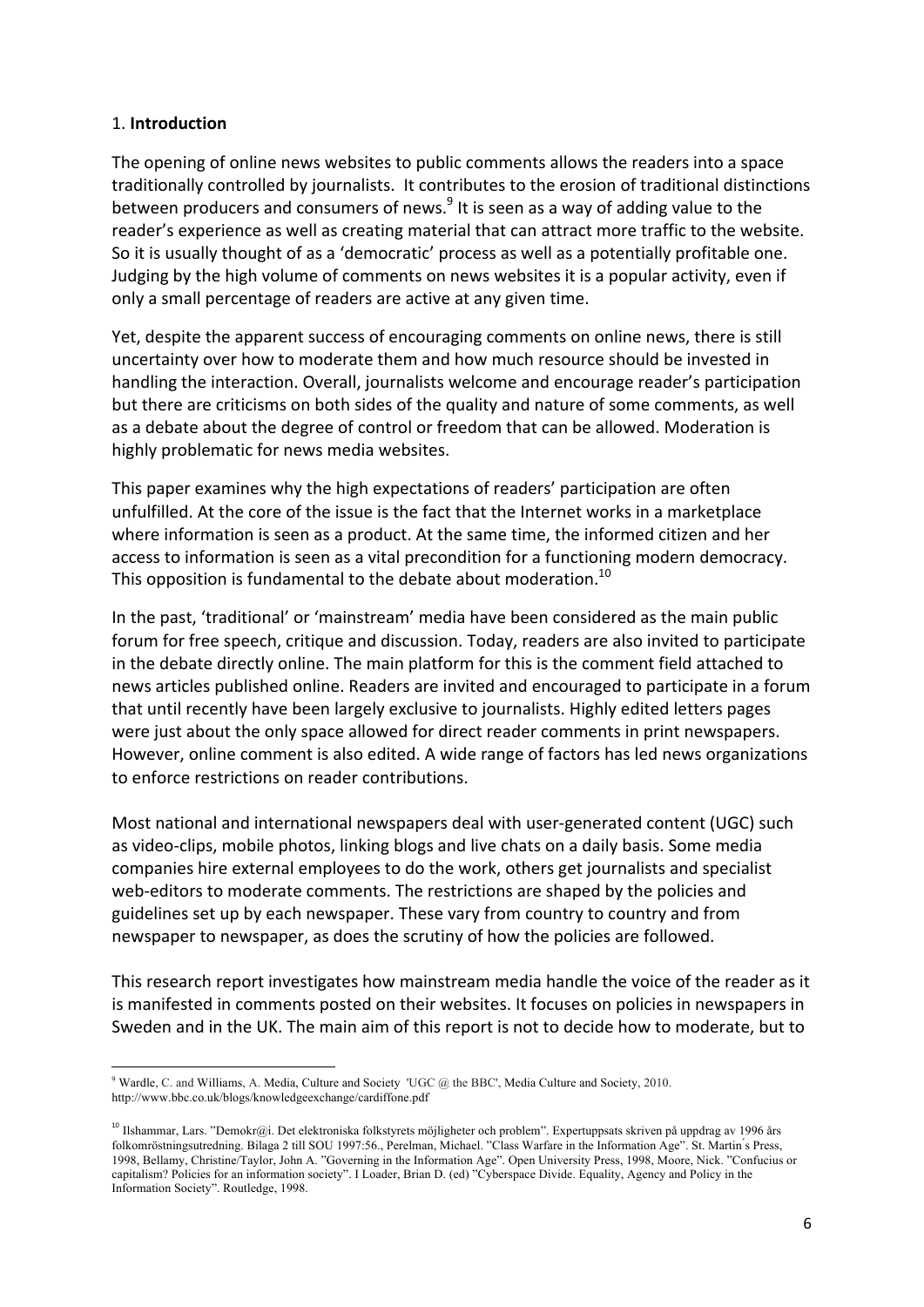investigate why the media moderates in a certain way and what the possible effects of that might be. By examining the moderation of comment fields we can also analyze the relation between traditional media and its consumers. Our intention is to develop a wider perspective on how we moderate and the effects it has on the journalism and its relationship with the reader.

The key questions for this report are:

1. What do the moderation policy and the way it has been followed say about the relationship between the news organisation and its consumer?

2. Do media frame the news agenda by forming policy and moderating in a certain way?

This paper argues that UGC and reader participation make it is possible to have a more equal relationship between the media and its consumers. However, in reality, this does not go very far, and the news organisation retains control. It also suggests that although the comment fields make it possible to publish a wide range of opinions, perspectives and views, the traditional media in effect limit the diversity of views expressed. The traditional media still control the agenda. The main reasons for this are the question of resources as well as the influence of a particular newspaper's editorial tradition and of the online strategy that it has chosen.

This report is by Swedish journalist Sanna Trygg for the journalism think-tank Polis in the Department of Media and Communications at the London School of Economics and Political Science. It is a collaboration between Polis and Journalistfonden.<sup>11 12</sup>The study includes a comparison between the UK newspaper The Guardian and the Swedish newspaper Svenska Dagbladet.  $^{13}$  <sup>14</sup>Both have been awarded numerous times for their work in digital media and are considered as pioneers of reader participation.  $^{15}$   $^{16}$ 

[See the Appendix on page 26 of this report for a statistical comparison of the two newspapers]

<sup>&</sup>lt;sup>11</sup> http://www.journalistfonden.se/pages/?ID=124

<sup>&</sup>lt;sup>12</sup> http://www2.lse.ac.uk/media@lse/POLIS/home.aspx<br><sup>13</sup> http://www.svd.se/<br><sup>14</sup> http://www.guardian.co.uk/<br><sup>15</sup> http://www.svd.se/nyheter/inrikes/svdse-arets-dagstidning-digitala-medier\_6569571.svd<br><sup>16</sup> http://www.media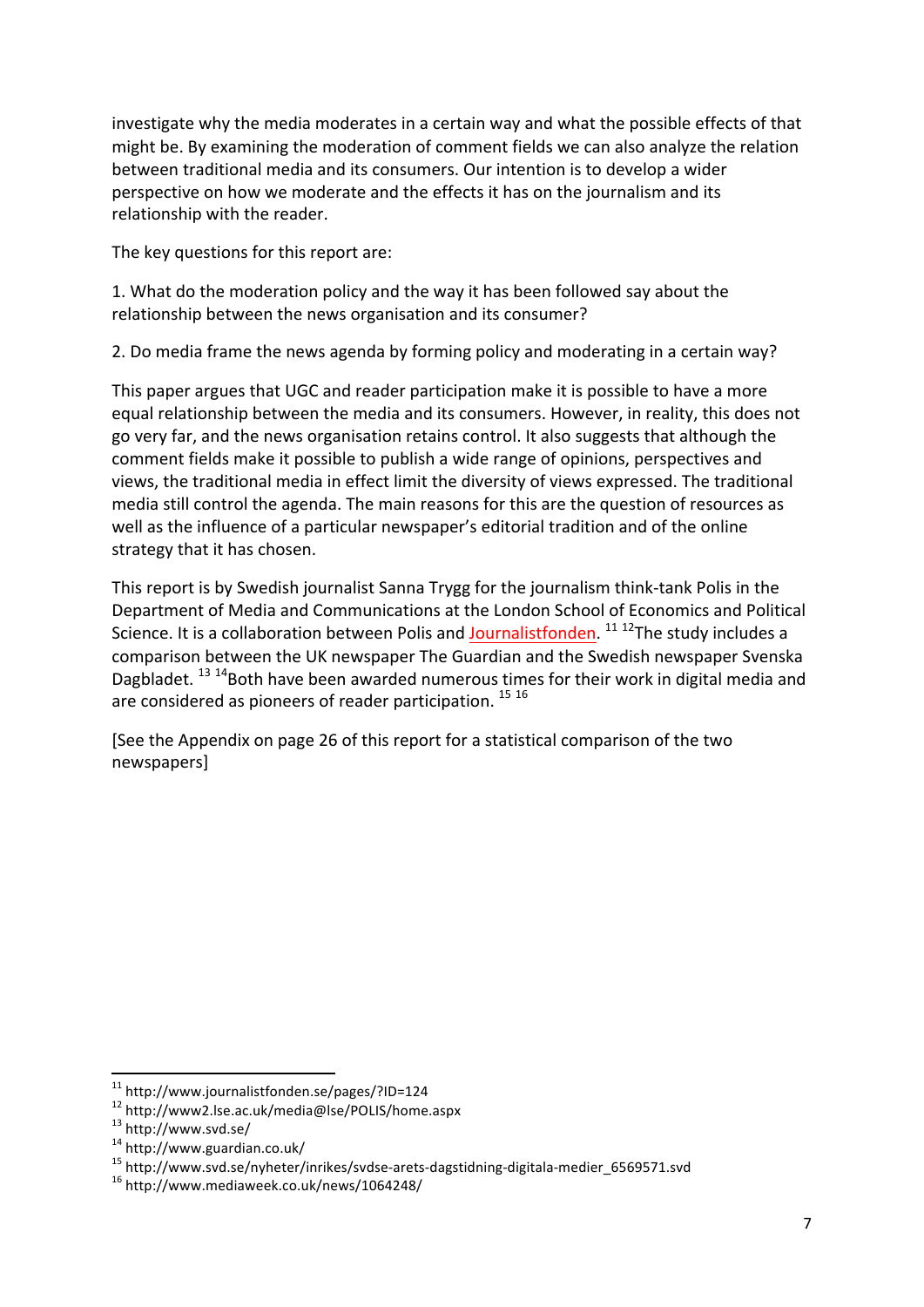#### **2. What is at stake? The issues behind the moderation debate**

Freedom of speech is both an opportunity and a challenge on the Internet. On the one hand, we see high expectations concerning free access of information for anyone. The Internet user expects freedom of speech everywhere, at any time. Has it the potential to deliver what political scientist Cass Sunstein describes as the core of liberal democracy?:

"Unanticipated encounters, involving topics and points of view that people have not sought out and perhaps find irritating, are central to democracy and even to freedom itself"

Sunstein C, Republic.com, Princeton, 2001.

However, the reality of the enormous amount of opinion published through blogs, Twitterfeeds and beneath articles on newspaper websites is that it is not always a happy exchange of differing viewpoints. It is not always polite, intelligent or open-minded. This tsunami of online debate does not always fit the ideal of the Internet as a sphere for engaging interesting discussions, flourishing debates and intellectual creativity.

The language used is often ill informed, obscene and violent. Discussion can be irrational, unordered and reactive with little factual content. Vulnerable social groups, such as religious minorities are often subject to majority attacks online. Bigotry against women, ethnic groups and homosexuals is displayed. Sometimes they are plain mean. Simply put, they reveal unpleasant thoughts.

When comment fields in newspapers online were being introduced about a decade ago the media orthodoxy was that public debate and citizen criticism was a welcome part of the public realm. The press should, therefore, offer spaces for civic thoughts and discussion. But traditional media found themselves in a difficult new editorial area. To invite readers and encourage discussion on the same platform as journalists resulted in a range of problems.

The press advocated free debate, yet there was inadequate preparation for the reader's pent-up eagerness to be part of the conversation. It soon became apparent that these forums would not moderate themselves, but dealing with the incredible amount of comments demanded significant resources from newspapers with tight budgets. However, it was the content – especially the more extreme views that pushed the boundaries on sexism, racism and libel - that accelerated the trend towards more thorough moderation.

In Scandinavia this ethical conflict between freedom of expression and extremism reached its most dramatic intensity when the right-wing extremist Anders Behring Breivik attacked the Labour Party youth camp at Utöya after bombing a government building in Oslo on July 22nd 2011. <sup>17</sup>The comment fields in the region's papers were swamped by citizen contributions. However, they were not only used to express support for victims and their families but also to cheer the attack and the ultra nationalist opinions held by the mass murderer. A wide range of Norwegian and Swedish newspapers decided to deactivate their comment fields. Others refused anonymous comments, arguing that being identified would

 $17$  http://www.bbc.co.uk/news/world-europe-14261716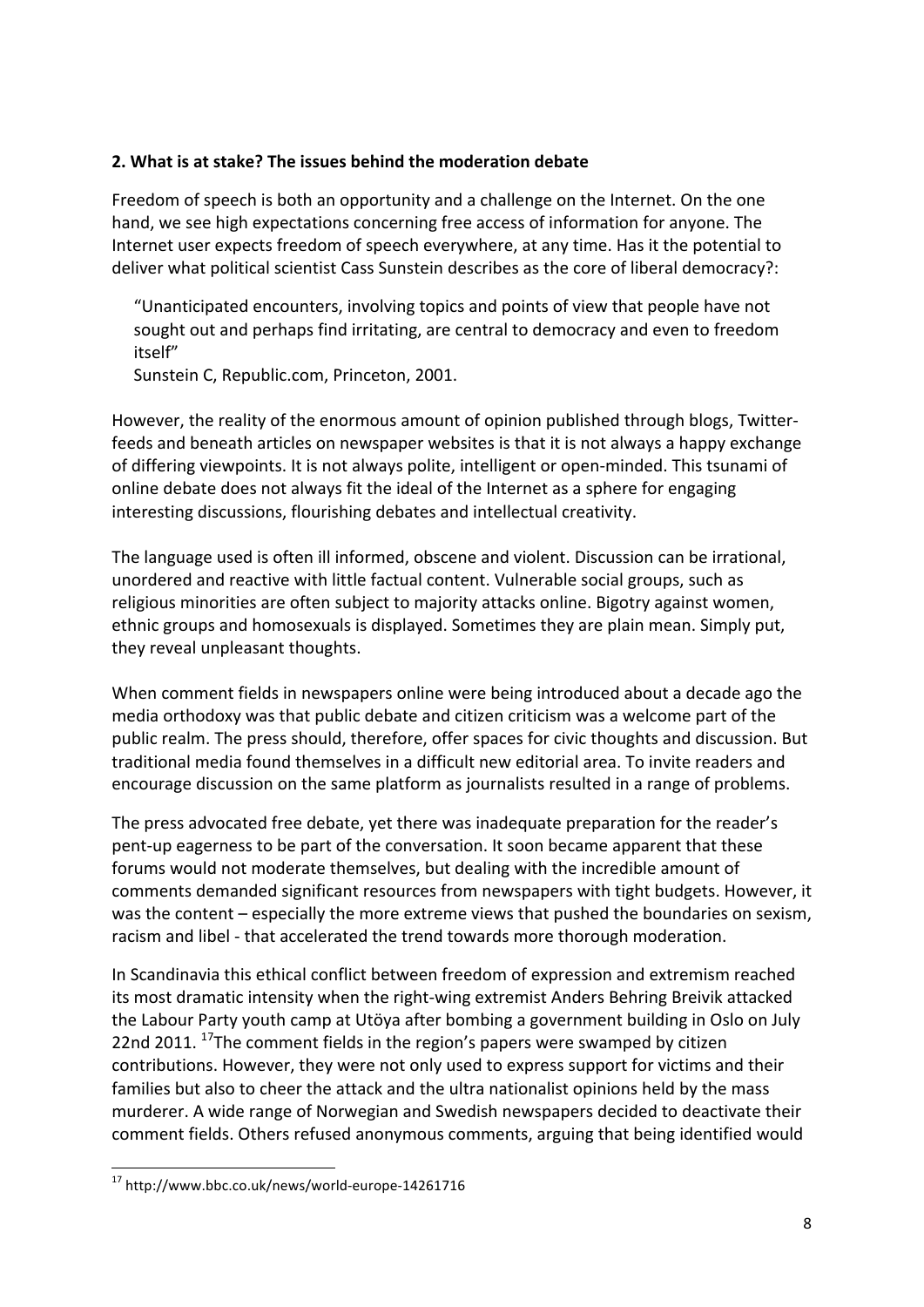make it harder to express hate and create a debate with fewer lies. The Managing Editor of the Dagens Nyheter website (DN.se) Björn Hedensjö explained the decision as follows:

"Obviously we are disappointed at having to take this step; the ideal is, of course, a free and open debate that does not even require moderation. The reality is unfortunately that comment boxes with us and others have come to be exploited by a small group of people including the expression of racist views. This is something that we can clearly say no to in our comment policy."  $\frac{18}{18}$ 

It was felt that the public were simply not to be trusted to have a 'reasonable' conversation about this painful subject, according to Thomas Mattson, Chief Editor of Expressen:

"The web is ready for the audience, but audiences are not ready for the web." $\frac{19}{2}$ 

The main argument used by traditional media for banning anonymous comment was to raise the level of the debate. "Stand up for your opinion," was the main message while arguing for the change. Swedish newspaper Aftonbladet and Dagens Nyheter argued that the discussion would lead to a less harsh tone and more reasonable conversations when the commenter is identified. Critics of this restriction argued that expressing opinion anonymously is important for allowing full and frank expression.

The new more restrictive policy was widely criticized in social media networks. Bloggers claimed that newspapers were trying to hide their real motive, which was to impose their own agenda on the issue. They said that the papers used online hate-speech as a false justification to limit discussions. Others argued that a more restricted debate would lead to a closed society. Norwegian Prime Minister Jens Stoltenberg, declared that terror had to be fought with "an even more open society and even more democracy". During his speech in Oslo's largest mosque on Friday July 29th he made a clear statement:

"We are Norway. Our basic values are of democracy, humanity and openness. With these values as a base we shall respect differences.. And each other. We must accept the debates. Welcome them. Even the unpleasant." $20$ 

In Sweden similar arguments were presented. Anna Troberg, the leader of the Pirate Party, that campaigns against corporate and government control of the Internet, argued that restricted comment fields would pave the way for new attacks:

"We have to stand up for openness and democracy and let everyone speak, even those who expresses opinions we do not share. It is when we shut people out from debates that the problem starts. $"^{21}$ 

The Swedish author and journalist Dilsa Demirbag Sten argued that the more people who participate in public debate, the better it reflects the world we live in:

<sup>18</sup>Hedensjö, Bjorn, "Därför stänger vi kommentarsfälten tillfälligt" on August 29 in

<sup>2011.</sup>http://www.dn.se/blogg/redaktionsbloggen/2011/08/29/darfor-stanger-vi-kommentarsfalten-tillfalligt/

<sup>&</sup>lt;sup>19</sup>Thomas Mattson, Expressen.se "Debatten om artikelkommentarerna", on 30 of August 2011. http://bloggar.expressen.se/thomasmattsson/2011/08/debatten-om-artikelkommentarerna/

<sup>20</sup>http://www.regjeringen.no/nb/dep/smk/aktuelt/taler\_og\_artikler/statsministeren/statsminister\_jens\_stoltenberg/2011/jens-stoltenbergs-talei-central-jamaat-.html?id=651933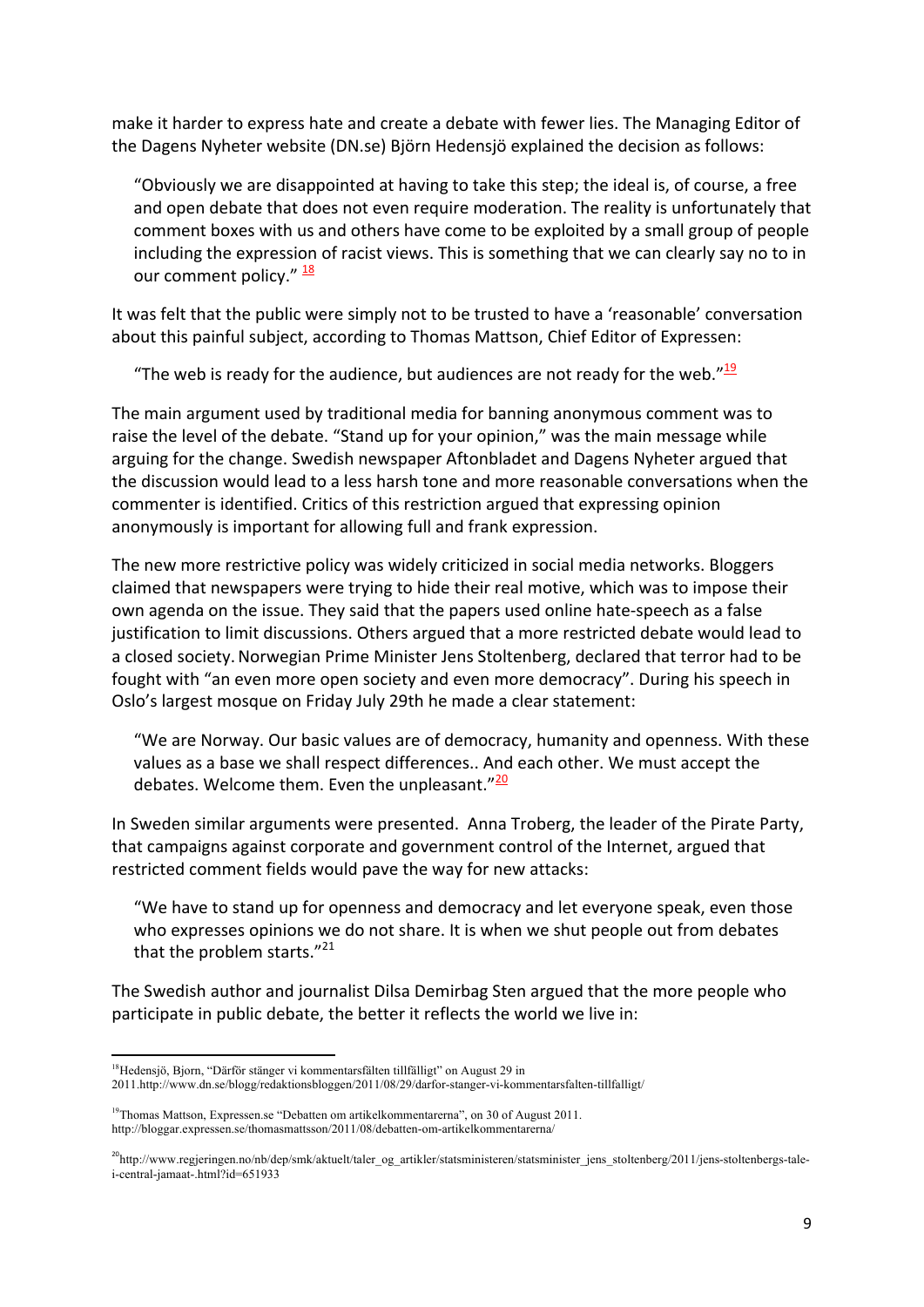"A growing participation in public discourse has its downside, but it can never be an overwhelming problem that people use their right to free speech."22

Opponents also claimed that the action could be interpreted as a wish to go back to former power relationship where the political and journalistic elites were the gatekeepers to public debate.

As a result of the Breivik attack, combined with the intense debate around online hatespeech and extremism, the Swedish government initiated a report to investigate extremism on Swedish websites. The report will be a part of an upcoming governmental action against violent!extremism.

The debate in the UK has been much less high profile, although the issues are certainly comparable. The question of who controls communication and the relationship between politicians, professional media and the public was brought into focus by the riots in England in August 2011.  $^{23}$  In the immediate aftermath Prime Minister David Cameron mentioned the need for controlling communications that encouraged violence. He argued that the way social media was used during the riots risked undermining law and order.

In his opening statement in a Commons debate on 11 August, Cameron stated that social media can be "used for ill" especially when concerned with "plotting violence, disorder and criminality".<sup>24</sup> Even the idea that the authorities in the UK were considering possible restrictions on social media during periods of disorder was labelled as an assault on the freedom of speech. The freedom of expression lobby group Index on Censorship said that the police should be allowed access to messages related to specific investigations, but should not be permitted to monitor or suspend general communications.<sup>25</sup> Index's news editor Padraig Reidy was concerned that David Cameron would allow legitimate anger over the riots to be used in an attack on free expression and free information:

"Too often, channels of communication, whether Twitter, Facebook or BlackBerry Messenger, are seen as the culprits in acts of violence and anti-social behavior, rather than merely the conduit. While police in investigations should be able to investigate relevant communications, there should be no power to pre-emotively monitor or suspend communications for ordinary social media users."<sup>26</sup>

Jim Killock, director of the Open Rights Group, was also critical of Cameron's proposed action claiming that riots were being used as an excuse to attack civil liberties. In an interview in BBC he said that any government policy to shut down networks deprived citizens of a right to secure communication and undermined the privacy required by a society that valued free speech:

<sup>&</sup>lt;sup>22</sup> http://www.journalisten.se/kronika/28783/trakig-debatt-utan-elaka-antagonister

<sup>23</sup> http://www.telegraph.co.uk/news/uknews/crime/8687177/London-riots-live.html

<sup>&</sup>lt;sup>24</sup> http://www.nytimes.com/2011/08/12/world/europe/12iht-social12.html

<sup>&</sup>lt;sup>25</sup> Index on Censorship is a British organization promoting freedom of expression. Its news editor Padraig Reidy said: "David Cameron must not allow legitimate anger over the recent riots and looting in the UK to be used in an attack on free expression and free information. Too often, channels of communication, whether Twitter, Facebook or BlackBerry Messenger are seen as the culprits in acts of violence and antisocial behavior, rather than merely the conduit. While police in investigations should be able to investigate relevant communications, there should be no power to pre-emptively monitor or suspend communications for ordinary social media users."

http://www.indexoncensorship.org/tag/uk-riots/<br><sup>26</sup> http://www.indexoncensorship.org/2011/08/index-on-censorship-reaction-to-david-cameron-comments-on-social-media/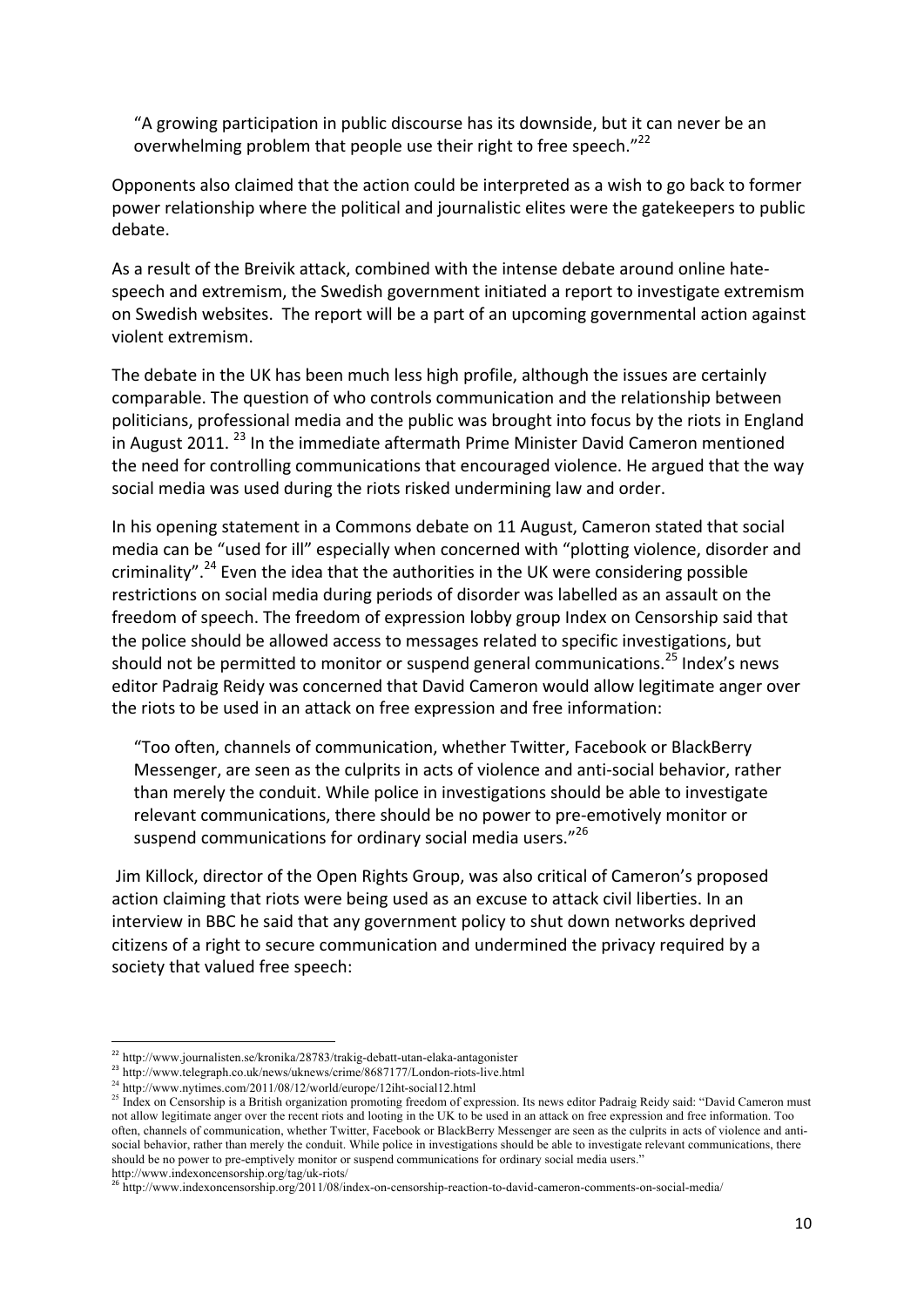"David Cameron must be careful not to attack these fundamental needs because of concerns about the actions of a small minority. $"^{27}$ 

At the heart of the problem around online newspaper moderation is the issue of the media's role in society. On July  $6<sup>th</sup>$  2011 David Cameron initiated a public inquiry to be led by Lord Leveson that will look into the ethics and culture of the British media as a direct effect of articles in The Guardian exposing the alleged criminality of the News of the World.<sup>28</sup> It seems likely that the outcome will be an increase in the independent regulation of the UK press. Traditionally, it has always been less regulated than most of its European counterparts so not surprisingly the idea of new guidelines for the UK media was widely criticized by journalists and editors.<sup>29</sup> At present it does not seem likely that Leveson will deal with news website moderation directly, but surely it should be considered in any investigation into newspaper editorial practices and their contribution to British public life?

Newspapers in the UK are characterized by political views. Put crudely, if you are, for example, a left liberal, then you read The Guardian. In Sweden, the political views of newspapers are not supposed to be reflected in the reporting, which is still considered neutral and fairly objective. However, despite this difference both these countries' newspapers consider freedom of expression and flourishing debate as extremely important.

In its own publicity the The Guardian says that it is "Owned by no one. Free to say anything" 30

While the other subject for this report, Svenska Dagbladet, says that: "SvD aims to initiate and provide an open arena for free debate."  $31$ 

The main part of this report will now ask whether these journalistic ideals also apply to the voice of the reader?

<sup>!!!!!!!!!!!!!!!!!!!!!!!!!!!!!!!!!!!!!!!!!!!!!!!!!!!!!!!!!!!!</sup> <sup>27</sup> http://www.bbc.co.uk/news/technology-14493497

<sup>&</sup>lt;sup>28</sup> http://www.telegraph.co.uk/news/uknews/phone-hacking/8634757/Phone-hacking-David-Cameron-announces-terms-of-phone-hackinginquiry.html<br><sup>29</sup> Article sourced from The Economist online entitled How to fix the press" on July 21 2011. (There is no author mentioned in this article.)

<sup>&</sup>lt;sup>30</sup>http://www.guardian.co.uk/media/2010/mar/30/guardian-independent-ads<br><sup>31</sup>http://www.svd.se/special/svd\_info/sjalvstandig-och-oberoende-av-politiska-religiosa-kommersiella-eller-

enskilda-intressen\_91683.svd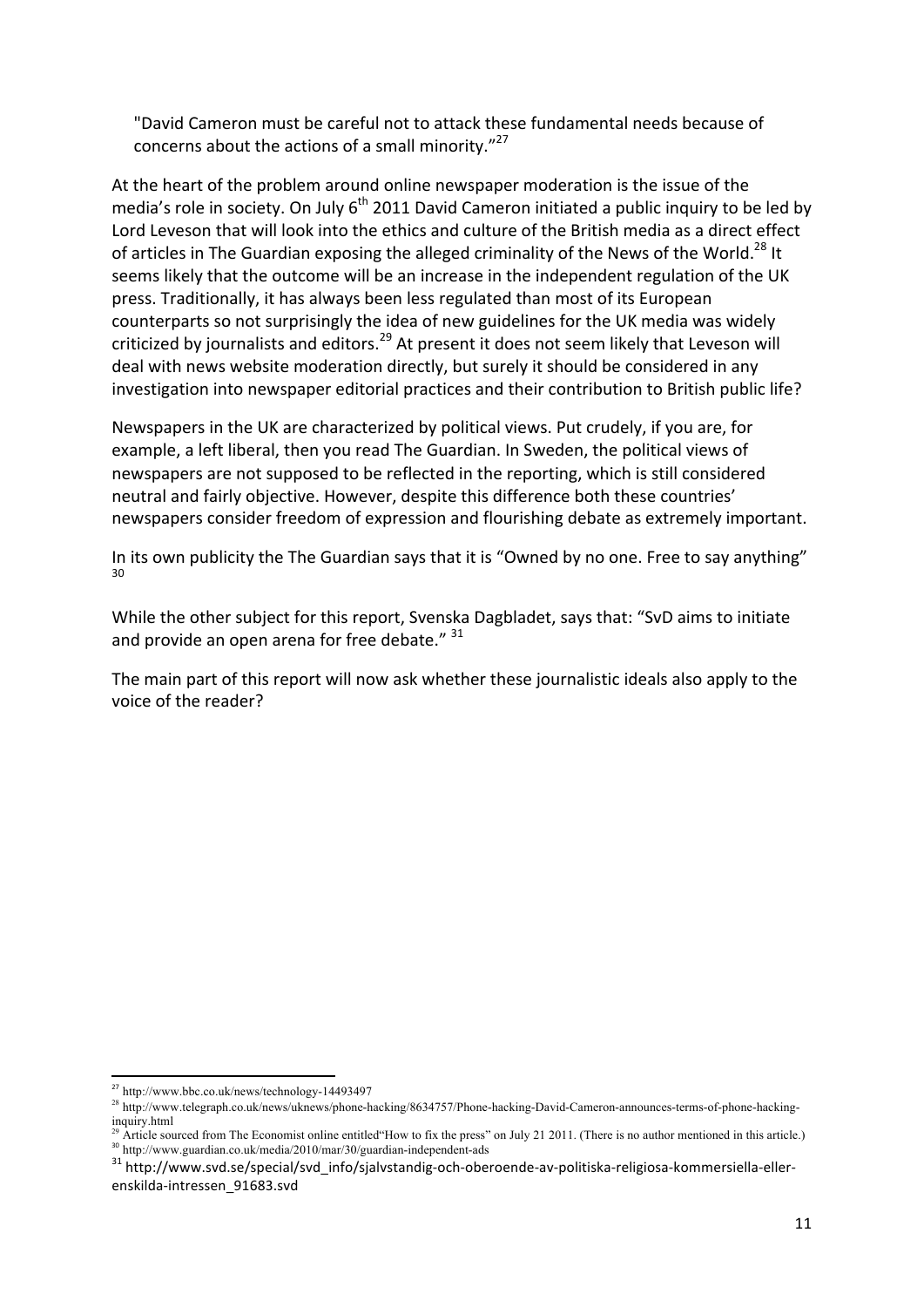# **3. 0 The Moderation Framework**

# The Policy

This section will look at moderation in practice by comparing the moderation policies and guidelines of the Svenska Dagbladet and the Guardian. (See the Appendix of this report for a statistical comparison of the two newspapers)

With Svenska Dagbladet the moderation policy is more or less a replication of the applicable law (Act on Bulletin Board System SFS 1998:112) but also consists of more freely expressed guidelines that are not included within the law.  $32$  Svenska Dagbladet has stipulated a rule not included in the law that restricts comments including links.

The policy also consists of more freely expressed guidelines that are not included within the law such as that writers should have a 'friendly and civilized tone'. Commenters are also asked to sign in with their real identity since the "use of a pseudonym will reduce the weigh of your opinion."

With the Guardian context is a key issue so one comment that is published in one part of the website might not be allowed in another. The policy is formed to encourage an intelligent debate.<sup>33</sup> The policy is far more detailed then that of Svenska Dagbladets.

There are ten key points in its community standards charter that deal with a wide range of issues such as racism and libel but also more subjective concerns such as relevance and abuse.

The Law

With Svenska Dagbladet the commentator is responsible for her comments. However, there are according to Swedish law restrictions on the authorities' possibilities to investigate the commentators:

"Since it is hard to track the person responsible for the commentaries, the comments are ultimately the editor's responsibility." – David Dryselius, (Swedish lawyer and Phd candidate at the University of Lund)

Since all comments are moderated after being published comments are restricted by The Act on Bulletin Board System. It is regulated as followed:

- Agitation against a national or ethnic group
- Illicit purveyance of a technical recording
- Child pornography

!!!!!!!!!!!!!!!!!!!!!!!!!!!!!!!!!!!!!!!!!!!!!!!!!!!!!!!!!!!!

- Unlawful depiction of violence
- Infringement of a copyright.

The law also says that it is only comments that obviously break these five issues that the

 $^{32}$  http://www.notisum.se/rnp/sls/lag/19980112.HTM<br> $^{33}$  http://www.guardian.co.uk/community-standards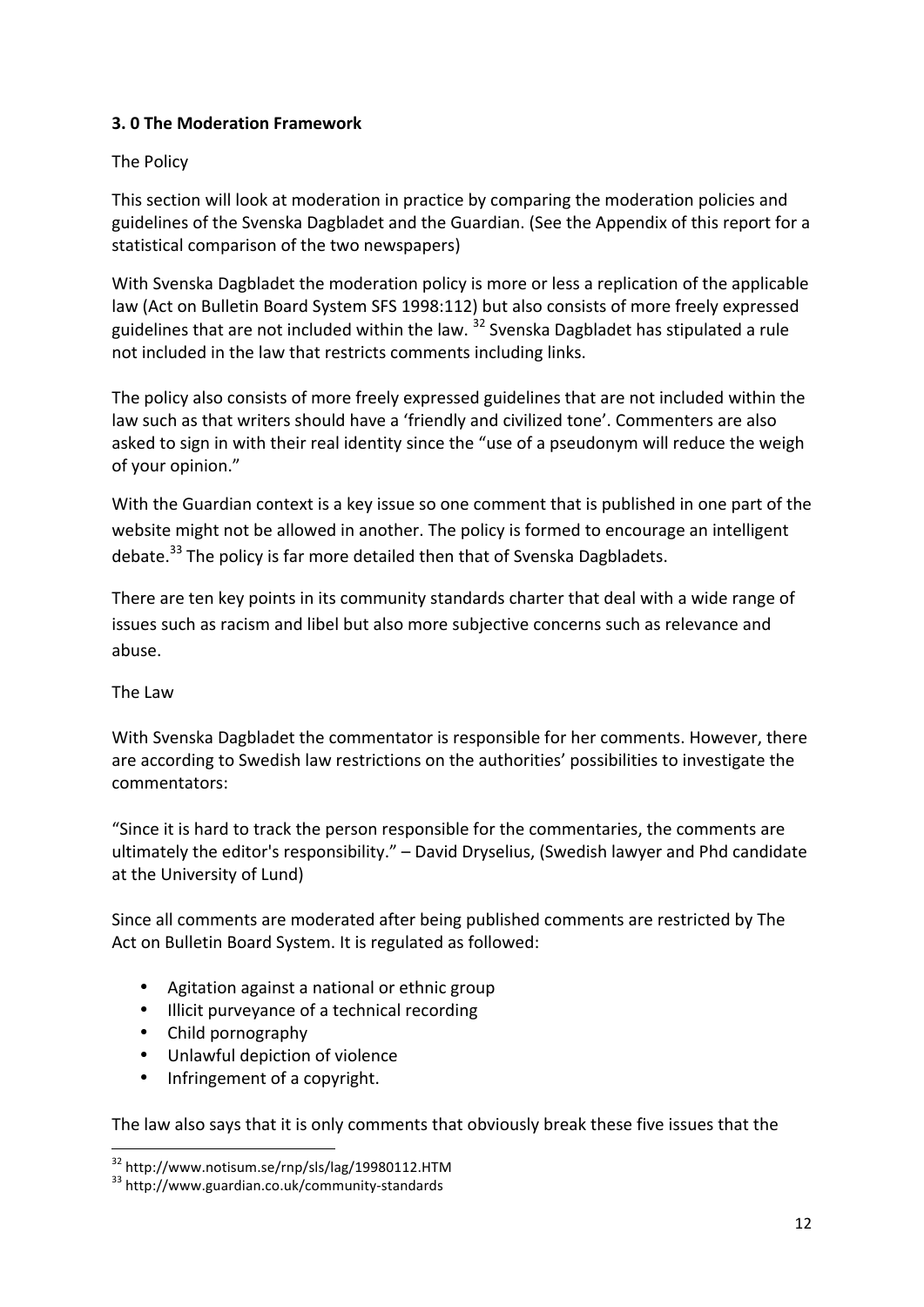publisher might be judged for.  $34$ 

With the Guardian the UK law as it stands stems from the ruling in Godfrey v Demon Internet - namely that those providing this sort of service can rely on the defense of innocent dissemination, so long as they are not aware of the defamatory content of the messages posted.  $35$ 

"If you are providing a reader comment section then it is best if you do not premoderate, but provide a flagging system for readers to make you aware of content they have an objection to. So long as you remove the content once you become aware of its content, then you retain the defense of innocent dissemination. : "Anyone who repeats the libel is responsible for it, but most newspapers indemnify their staff against libel - so the poster would be liable, and the newspaper. For other legal problems - such as contempt of court and racial hatred - the newspaper would bear main liability, but the original poster would also have liability." David Banks (co-author of McNae's Essential Law for Journalists).

Since the comments are under the system of self-regulation, it is ultimately the editor's responsibility:

"The Press Complaints Commission (PCC) holds editors responsible, rather than individual journalists."

Catherine Speller (Communications and Research Manager, Press Complaints Commission).<sup>36</sup>

The legal liabilities of a UK online publisher and who is responsible for the material published online has been criticized for not being clearly defined according to online moderator Tia Fisher:  $37$ 

"This has been historically a grey area, with the few legal cases not yet indicating a clear view one way or the other. The result of this has been a natural inclination for publishers to err on the side of caution and remove material 'just to be on the safe side' - or to risk reputational damage by restricting moderation to reactive moderation only." Tia Fisher (Social Media Management Agency eModeration). 38

<sup>!!!!!!!!!!!!!!!!!!!!!!!!!!!!!!!!!!!!!!!!!!!!!!!!!!!!!!!!!!!!</sup> <sup>34</sup> Legal advice by David Dryselius, Swedish lawyer and Phd at University of Lund.

<sup>35</sup> http://news.bbc.co.uk/2/hi/science/nature/695596.stm <sup>36</sup> http://www.pcc.org.uk/

<sup>37&</sup>lt;br>37 http://blog.emoderation.com/2011/10/proposed-changes-to-defamation-law-will.html<br>38 http://www.emoderation.com/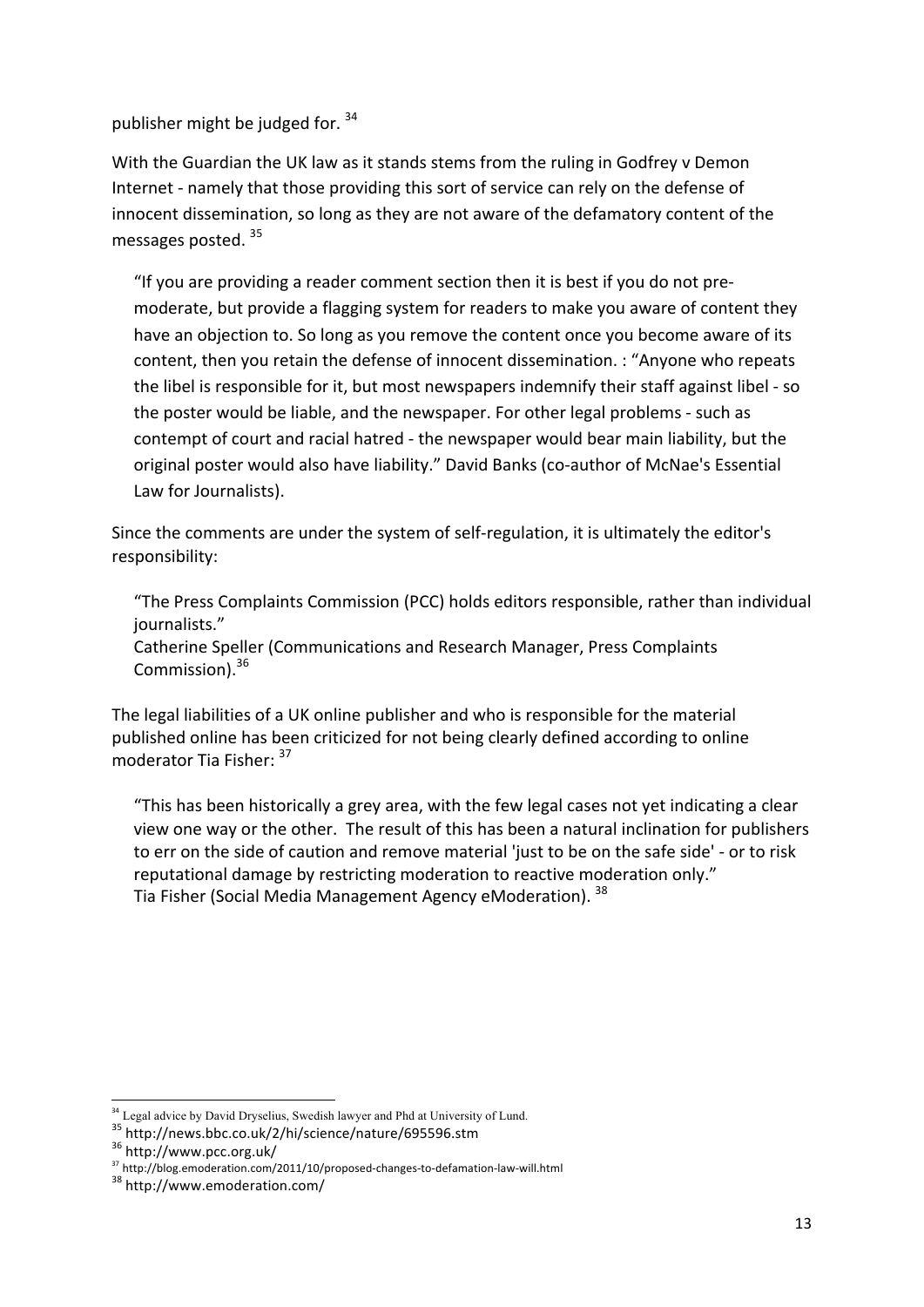#### **3.1 Possible effects of the moderation framework**

When surrounded by huge amounts of information and many competing sources, media consumers tend to search for platforms that offer recognisable identities and familiar editorial brands. Consumers look for likeminded communities:

"Newspapers offer a debate for a certain group of people who want to gather around their stories and their brand. You look all around the web and see different communities and different groups of people gathering in different Facebook groups, blogs twitter lists. So what happens on newspaper websites is not particularly unusual." Paul Bradshaw, (Visiting Professor at City University's School of Journalism in London)

In Britain, in the pre-digital era conservatives bought the Daily Telegraph and liberals bought The Guardian. So in the UK, unlike Sweden, this flocking trend is nothing new but rather a matter of tradition. It has even been seen as a strength, as it highlights the relative diversity of overt political commentary in the press. So it is perhaps less surprising for the UK news organizations that this 'echo chamber' effect is replicated online.

It seems that the main motive on the part of readers to participate in debates and to comment online is not to share opinions or meet different thinkers but to minimize selfdoubts and feel a sense of community:

"The social function assists consumers in seeking out activities that are perceived as favorable by important others and gives them the opportunity to associate with friends. In relation to the creation of user generated content, consumers engage in such actions to connect with others and feel important." 39

Likewise, the drive to participate is not motivated by a desire to act as active, responsible citizens, but rather to be entertained and for personal gratification:

"The minority who are actually commenting on news articles, or otherwise participating in the journalistic process through blog-writing, seem to consider these activities as part of a creative leisure-time, rather than as taking part in democratic activities." <sup>40</sup>

The wish of the reader to appear in an "intelligent" forum fits well with the consumer's desire to use the platforms to mirror her values. But more closed communities also risk cutting the citizen off from information and opinions that might challenge beliefs, a process commonly known as "cyber balkanization" that creates "information cocoons" and "echo chambers.<sup>41</sup> A more cell-like society might fragment interaction and divide groups since the

<sup>&</sup>lt;sup>39</sup> http://jiad.org/article101

<sup>40</sup> Bergström, A, The reluctant audience: Online participation in the Swedish journalistic context. Westminster Papers in Communication and Culture 5(2), s.60-80, 2008.

<sup>&</sup>lt;sup>41</sup> Cybercanalization: Even if the Information technology can link geographically separated people together and have the potential to bridge gaps and unite communities, they also have the potential to fragment interaction and divide groups by leading people to spend more time on special interests and by screening out less preferred contact. The term was first used by Marshall Van Alstyne and Erik Brynjolfsson in the paper Electronic Communities: Global Village or Cyberbalkans? MIT Sloan School, from 1996. "Information cocoon, wherein people avoid the news and opinions that they don't want to hear." is used by Sunstein, Cass in his book Republic.com 2.0, 2009.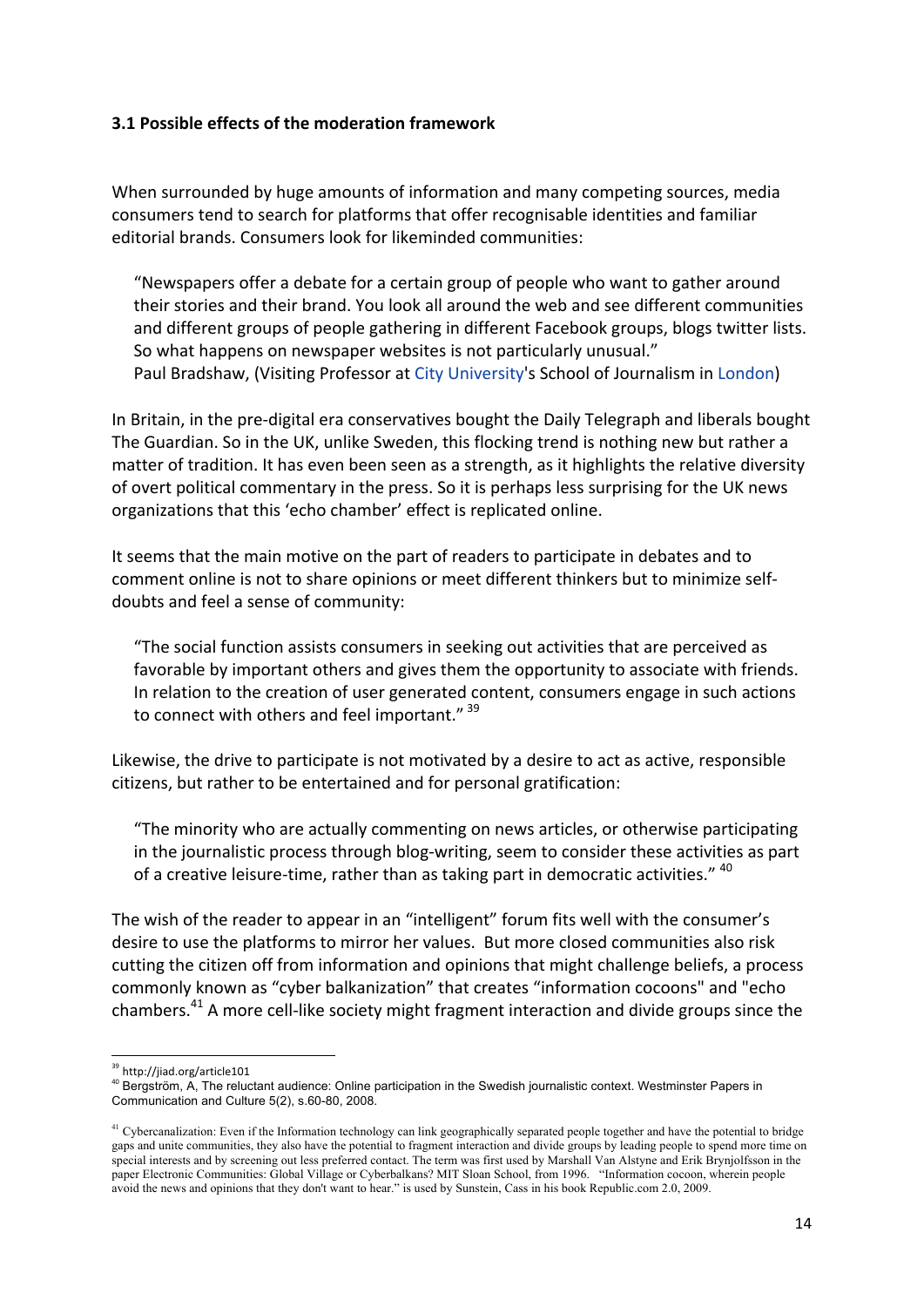public avoids the news and opinions that they don't want to hear.

The Guardian is considered as a serious intelligent newspaper. Why should this not be reflected in the comment fields as well? Having a serious discussion benefits their trademark. It is a win-win situation. When the reader posts a comment, she will also be associated with being smart and clever. But the main question is – what is intelligent? Is it restricted to the kind of academics, experts and the powerful who were given a platform by journalists in the pre-digital era?

Asking for an 'intelligent' online discussion may shut out readers with, for example, a poorer vocabulary or inadequate academic or rhetorical skills but whose arguments may still be enlightening or relevant.

Research by the Swedish survey Institute Sifo in 2011, showed that workers, unemployed and less educated people think that reader comments in themselves are more important than civil servants, self-employed, private employees and highly skilled:

"A qualified guess is that people with higher education and status in society feel that they already have the opportunity to be heard. For people with lower status are comment fields however, an important platform to make their voices heard."  $42$ Sofia Mirjamsdotter (Swedish journalist, blogger and social media expert)

So newspapers websites are potentially a platform where anyone, no matter what class, background or gender, can have access. But in practice they restrict, not just by law but by the way they conceptualise the debate and, therefore, the audience.

<sup>&</sup>lt;sup>42</sup> http://www.svd.se/kultur/lasare-vill-kunna-kommentera\_6444146.svd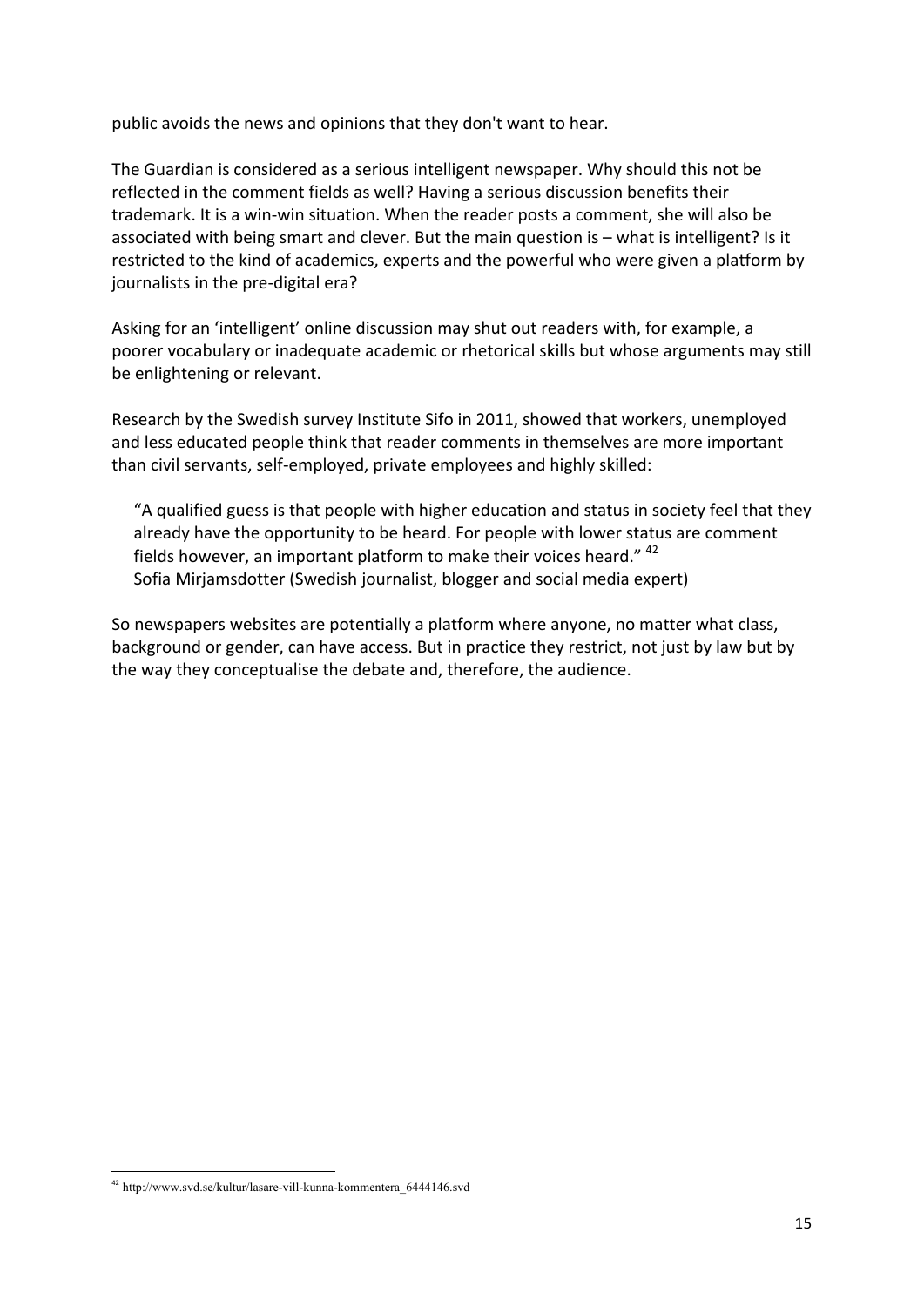#### **3.2 Editorial Moderation Policies**

This section will now look at the moderation practice of the two newspapers and the possible effects this might have on the audience and its relationship to the news organization.

From 2004 onwards, it has been possible to comment upon articles and blog posts published online in Svenska Dagbladet. Since 2005 moderation has been performed by an external company, Interaktiv Säkerhet. It is used by most national newspapers in Sweden. The moderation is done by 40 employees who get a two-day education in press laws and media ethics. According to Interaktiv Säkerhet's Managing Director Klas Karlsson they handle 5-10,000 comments each day.

To leave a post, visitors have to log in through their Google, Yahoo, Disqus, Facebook or Twitter accounts. The digital platform for comments is an external digital platform called Disqus, used by 750,000 websites around the world.<sup>43</sup>

Svenska Dagbladet moderates the way the discussion is going and deletes comment that does not stick to the theme of the article. It is possible to comment upon and question the moderation. It is normally possible to comment on articles for three days. Not all articles are opened to comments. About 5-10% of the comments are deleted. Svenska Dagbladet does not keep any official data regarding which comments are being removed or why. The reason for this is that it would be time consuming:

"The speed of moderation is crucial. In many cases, it is easy, but then a lot of borderline cases in which doubt and there is no time. To consider why a single comment need to be removed takes extra time and costs extra. It is not justified to add that extra work and money."

Johan Möller, Head of the Development-team at SvD.se.<sup>44</sup>

With The Guardian online it has been possible to comment on blogs on the website since 2001. In 2007 comment fields were activated for articles. The moderation carried out by an in-house team (the exact number is not official) that generally has some kind of undergraduate degree and are 'experienced' in journalism, social media or moderating. They get legal training and are also educated continuously in areas such as hate-speech and other issues that are in focus at a particular time.

To comment, you create an account on The Guardian website. It is not possible to comment on all articles. The newspaper moderates the way the discussion is going and deletes comment that does not stick to the theme of the article. It is not possible to comment and question the moderation in all discussions. Around 1-2% of comments are deleted. The Guardian does not keep any official data regarding which comments are deleted or why.

At the Guardian and Svenska Dagbladet's websites, readers are encouraged to report comments that break the moderation policy or are otherwise questionable. They do so by

<sup>43</sup> http://venturebeat.com/2011/05/04/disqus-funding/ <sup>44</sup> Interview with Sanna Trygg October 2011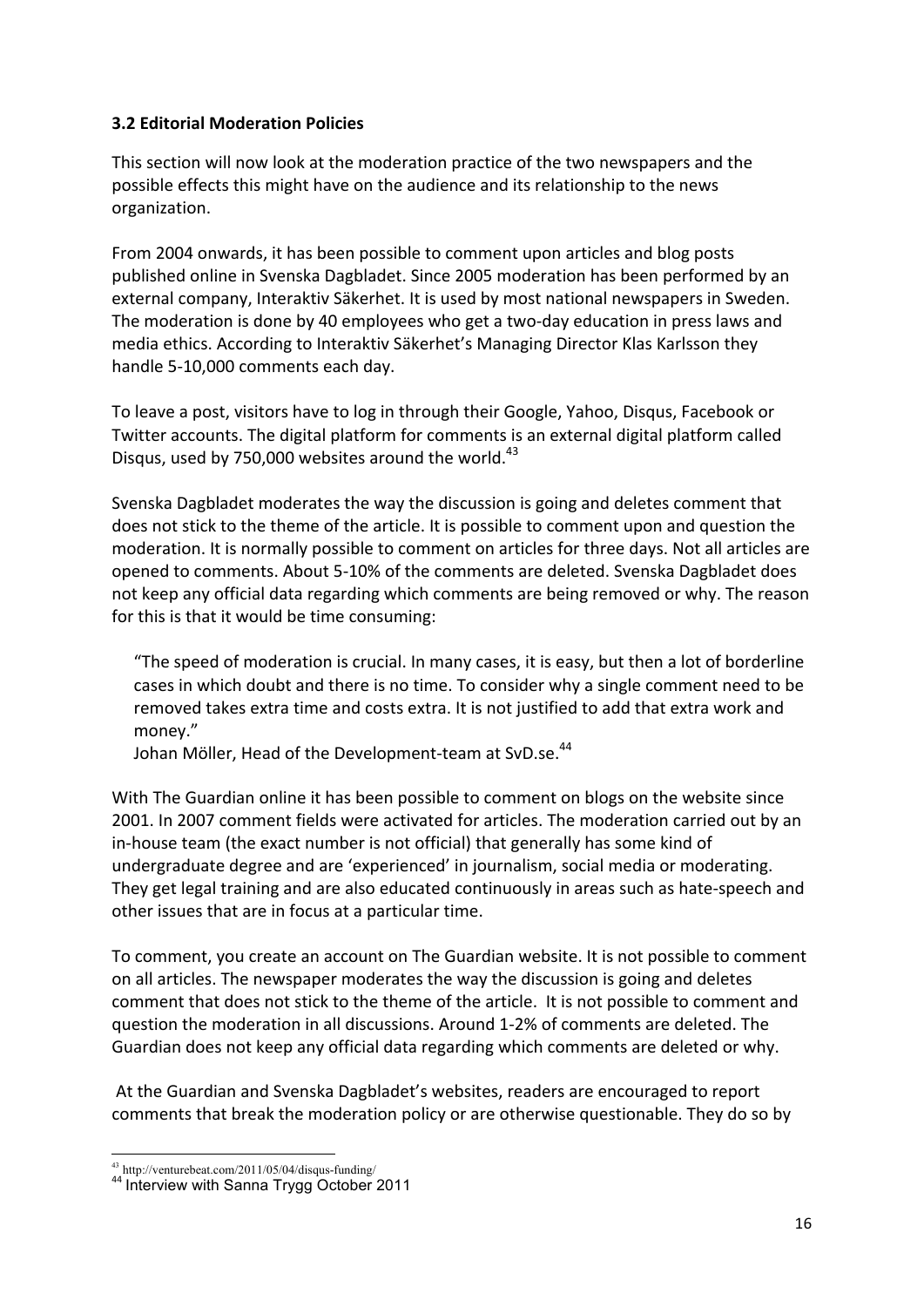flagging or reporting the comment. It is not possible to rate comments, which is an alternative offered by the BBC. It allows other readers to like or unlike a certain comment, a similar action to the 'like' button on Facebook.<sup>45</sup>

#### **3.3 Effects of moderation policies: Reflections and Discussion**

There are various concerns among advocates of traditional journalism values about the effects of online moderation. For example, a worry that editorial standards are diluted:

"It's absurd to think that a two day training session can replace the knowledge garnered through experience in a newsroom. Formally, the power is still in the hands of the editor, but in reality they have abdicated their responsibility. Press ethics should be the media's responsibility, not on a person that has sat on the school bench for only a day" Nils Funcke (Swedish journalist and expert on freedom of expression - interview with Sanna Trygg October 2011)

In 2006 the former head of SvD.se Martin Jönsson described their relationship with the external moderators Interaktiv Säkerhet:

"We will have a regular dialogue with them (Interaktiv Säkerhet) about where the boundaries are for what can be published. Our general line is that we want a lively, but cared discussion, with as many votes as possible. What we will clear away include those that may be offensive to the persons concerned, obscenity, nonsense posts and spam." $46$ 

But exactly how this relationship works is not clear. In an interview, Interaktiv Säkerhet managing director Klas Karlsson was asked how often he calls the publisher of the newspapers to discuss a particular decision concerning a comment and if he could give examples of such a comment?

"I have no examples, but of course it happens that discussions take place with the contact person at the newspaper. But it is not necessarily the publisher." Klas Karlsson (Interview with Sanna Trygg October 2011)

Making commentors log in has raised concerns about privacy from people like Marcin di Kaminski, an Internet researcher at Lund University:

"For each letter we write...for every click and every item we choose to read, we load the already gigantic statistical database of Facebook even more. Facebook already has a better eye on us than we have on ourselves. Now, they are also in partnership with our news aggregators that have the opportunity to gain insight into what we really think is exciting, and also what we think about it" Marcin di Kaminski (Interview with Sanna Trygg October 2011)

Newspapers do not always feel obliged to justify their moderation actions in public:

"The discussion has to stay on topic as much as possible. The moderators may remove

<sup>&</sup>lt;sup>45</sup> http://www.bbc.co.uk/news/technology-15934685

<sup>&</sup>lt;sup>46</sup> http://www.medievarlden.se/arbete-a-metoder/2-arbete-a-metoder/3447-morgonkollen-de-modererarmediehusens-kommentarer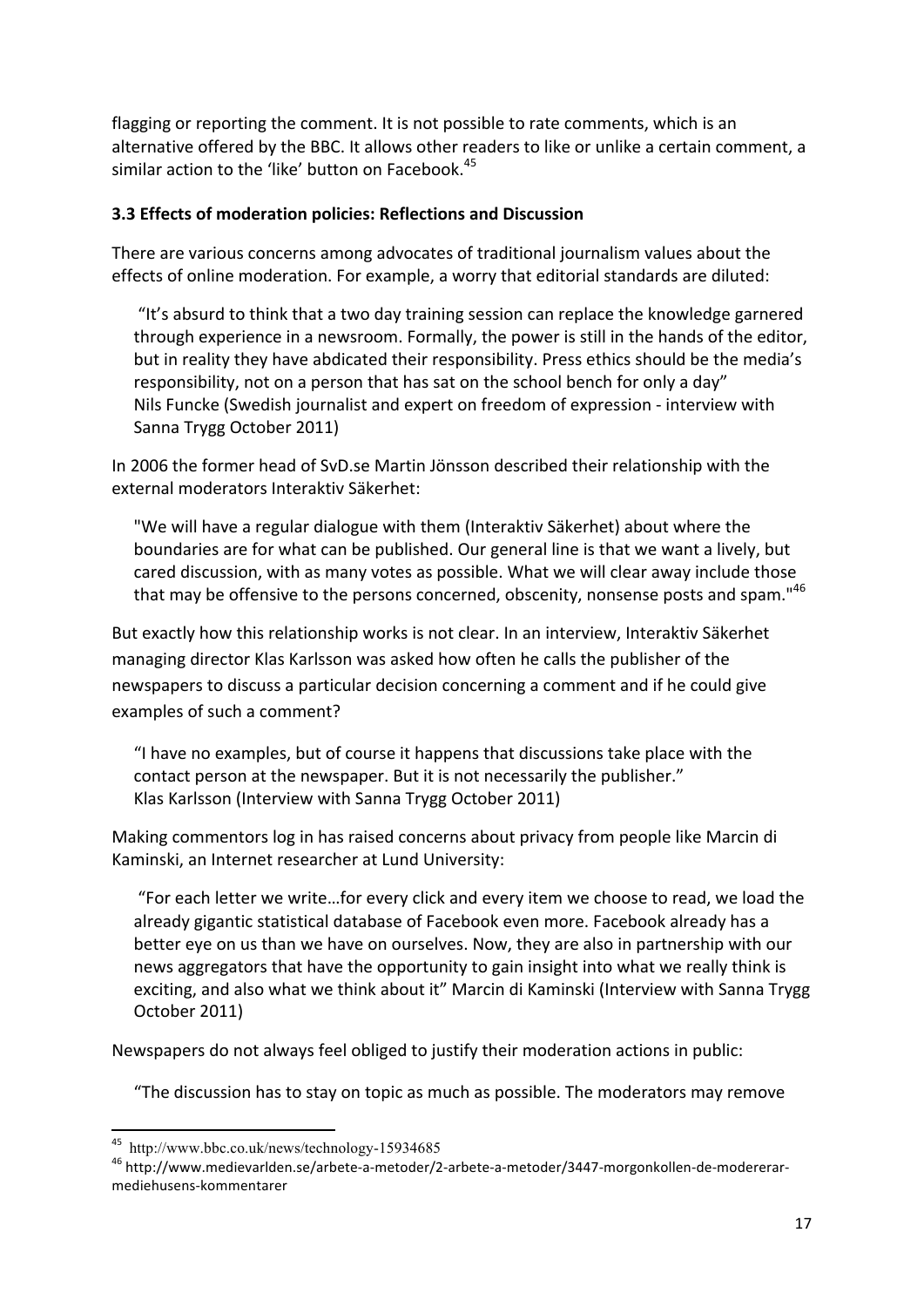comments that detract from a constructive conversation, though we don't edit the content of comments. The overall aim is that opinions are expressed in an appropriate way that moves the conversation forward. Sometimes, users want to know why a certain comment was removed, but we don't enter into discussion about individual actions in public."

Meg Pickard, Head of Digital Engagement at the Guardian. (Interview with Sanna Trygg October 2011)

Research by social media expert, Mariam Cook from 2010 shows that users tend to get frustrated when they are unable to publicly challenge moderation decisions. This perception of being unheard can lead to a vicious cycle where commentors become more belligerent, making writers wary of interacting with them. This leads to frustration with the reader that might negatively affect the trademark in the long run:

"I have considered users' frustrations, such as the inability to publicly challenge moderation

decisions, the difficulty of getting into long, linear conversations, and the feeling of being ignored above the line. This perception of being unheard cultivates a particular type of 'othering' by commenters of those above them - creating different norms for how they behave towards article authors in comparison to other commenters. It also leads to an ever-perpetuating cycle whereby users are belligerent, making writers wary of interacting with them, leading to further frustration below the line. This 'long-term malaise' might be compared to Mouffe's analysis of the rise of the far right under liberal democracies, where she says a "lack of 'agonistic channels' for the expression of grievances tends to create the conditions for the emergence of antagonisms which can take extreme forms". 47

Both SvD and The Guardian argue that the main reasons for not allowing comments on all articles are, firstly, a matter of resources, moderation is not free and can be a drain on already stretched newsroom budgets. Secondly, not all articles are suitable for comments:

"Our experience shows that comments on some hot topics needs to be avoided. Simply put, the discussion gets out of our hand quickly. Also, we have to read and review all the comments which unfortunately cost us a lot of money. Limited resources are one of the reasons that not all articles are open to comment."

Johan Möller, Head of the Development-team at SvD.se

Both of the newspapers claim that they do not keep any official data on what sort of comments are being deleted. It would certainly be interesting to know what kind of comments are being deleted. Do they violate legal limits or are they simply too extreme or even just banal or incoherent? Since no data exists, it is hard to examine what sorts of comments are being deleted and to reflect upon what the effects of these absent opinions

<sup>&</sup>lt;sup>47</sup> Mariam Cooks dissertation submitted to the Department of Media and Communications, London School of Economics and Political Science, August 2010. www2.lse.ac.uk/media@lse/research/.../MScDissertationSeries/2010/Cook.pd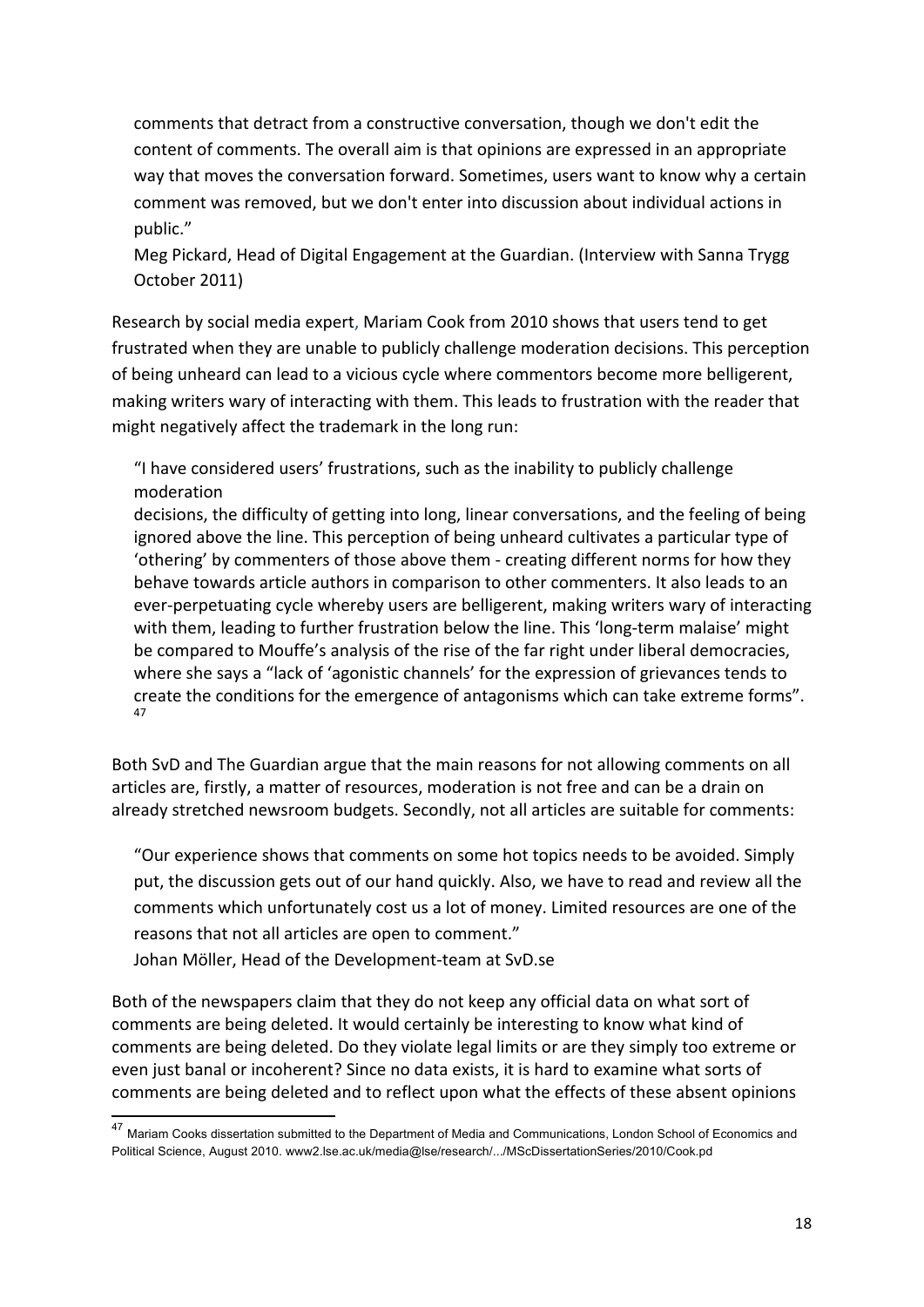are. What is known is that both SvD and The Guardian have a problem with ultraxenophobic comments:

"Like all newspapers we have had problems with hate speech, which includes racism." Meg Pickard, Head of Digital Engagement at the Guardian.

"Since we do not keep any data of the comments being deleted I am not sure but my feeling is that there is a lot racism, threats and hate speech. We also have problems with comments that does not stick to the subject and are therefore being deleted." Fredric Karén, Digital editor SvD.

To investigate this further I conducted a small unrepresentative survey. I placed 15 different comments which were published on Svenska Dagbladet's website. They were sorted in three different categories:

- 1: Clearly corresponding with the policy and law.
- 2: Ambiguous: between corresponding with the policy and law.
- 3: Clearly not corresponding with the policy and law.

Different aliases (female and male) and Yahoo-accounts were created to make the comments. The amount of articles tested was too small to make any wider conclusions but the research did manage to reveal certain patterns and inconsistencies. Comments corresponding with the policy and law were deleted (2 out of 5). Not all comments that failed to correspond with the policy and law were removed (3 out of 5 are deleted). Comments which fell between corresponding with the policy and law are always published (5 of 5). This tiny experiment suggests, at least, that there is a degree of inconsistency in moderation.

# **Possible#Effects**

So, to sum up this section, it is clear that opening up to comments has created a large space for public discussion. Thousands of comments are made on these two newspaper websites daily. At times the journalists describe themselves as having to cope with a deluge of interactivity that they fear they cannot control. This is why moderation policies have been implemented. The effect is that there has not been a decisive change in power relations between the media and its consumers. The media still frames the discussion in the following ways:

It dictates what is a worthwhile subject by letting readers comment only on certain articles It deletes what it considers inappropriate comments as well as those that raise legal concerns

The Guardian does not allow people to question and comment the moderation itself in discussions

Mainstream media may have aspirations to be a platform for free speech online but in practice freedom of expression is actively controlled.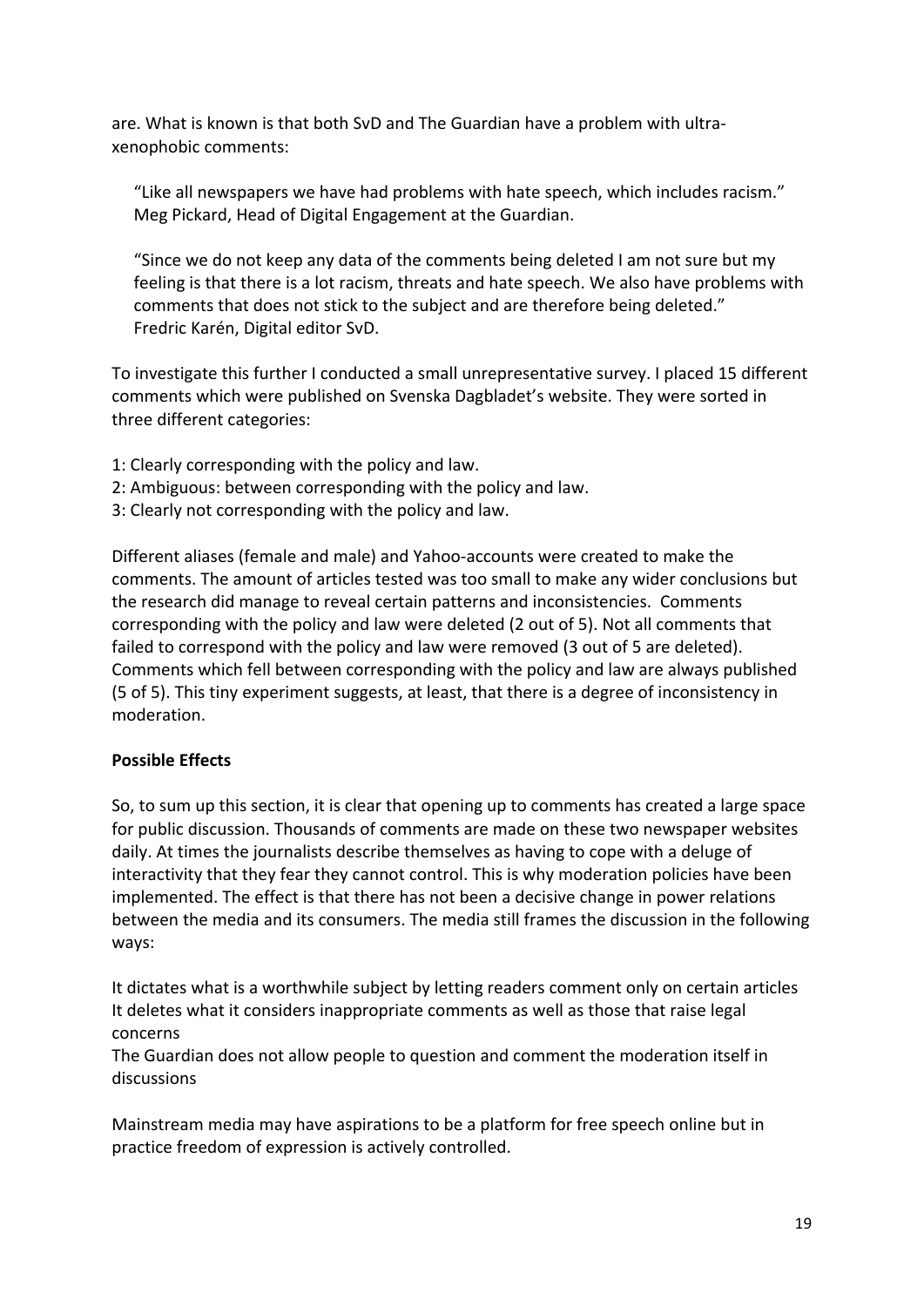#### **4. Press and Power: Moderation as control? Reflections and Discussion**

So what might the moderation policies and the way they have been followed, say about the relationship between the traditional media and its consumer? Do the media create a certain agenda by forming its moderation policy in a certain way? Is it inevitable that the high expectations readers may have for participation will always be unfulfilled?

Comment fields on newspaper websites offer great potential for participation in democratic dialogue. It is easy to take part and the potential number of participants is large and from different classes, races, backgrounds and genders with different political views. Posting in comment fields is free of charge at the point of use and relatively easy. But it does not appear that comment fields have changed journalism radically. It could be argued that they have not expanded the editorial diversity of content significantly. Nor have they dramatically changed the balance of power between the traditional media and its consumers to a more 'equal' one.

This might be entirely appropriate for the mainstream media business model. The choice of how to moderate is made to maximize the strength of the brand and to enhance efficient content production as well as to promote interaction with the reader. These goals may not be compatible with openness or with ceding control to the consumer.

The web 2.0 in itself has no particular direction or impact. There is no technological determinism that makes more democracy a result of increased public comment. It is a tool whose effects are determined by who is using it and how. News media are free to shape the impact of the use of their websites can have. Comment fields could be used to enhance democratic processes. A more serious approach to comment fields and readers' participation could be used to maintain the traditional idea of media as a Fourth Estate, but reformed as part of the participatory Fifth Estate:

"There's a new kid on the block. A third wing to the fourth estate, if that's not too mixed a metaphor. You could even argue there are two new kids on the block – the original world wide web (essentially another form of transmission) and web 2.0, the advent and rapid maturing of so-called social, or open, media. No one owns the digital space and it is barely regulated. It brings with it an entirely new idea of what journalism is... This double revolution within just over 20 years is having a dramatic effect on the accepted norms and categorizations of information. We are seeing the splintering of the fourth estate." Alan Rusbridger, Editor, The Guardian<sup>48</sup>

So we can see how moderation fits into a wider set of dilemmas for networked mainstream journalism when it takes its institutional processes onto the open Internet.

Mainstream media is walking a tightrope today, dealing with the aftermath of the financial crises, a changed media landscape with diminishing income and declining newspaper editions. Free material is easy to use in order to boost traffic. As shown in the BBC-study from 2010 UGC is only valued when it benefits the traditional media.<sup>49</sup> The democratic mission is much lower on the scale:

<sup>48</sup> http://www.guardian.co.uk/commentisfree/2010/nov/19/open-collaborative-future-journalism

<sup>49</sup> http://www.bbc.co.uk/blogs/knowledgeexchange/cardiffone.pdf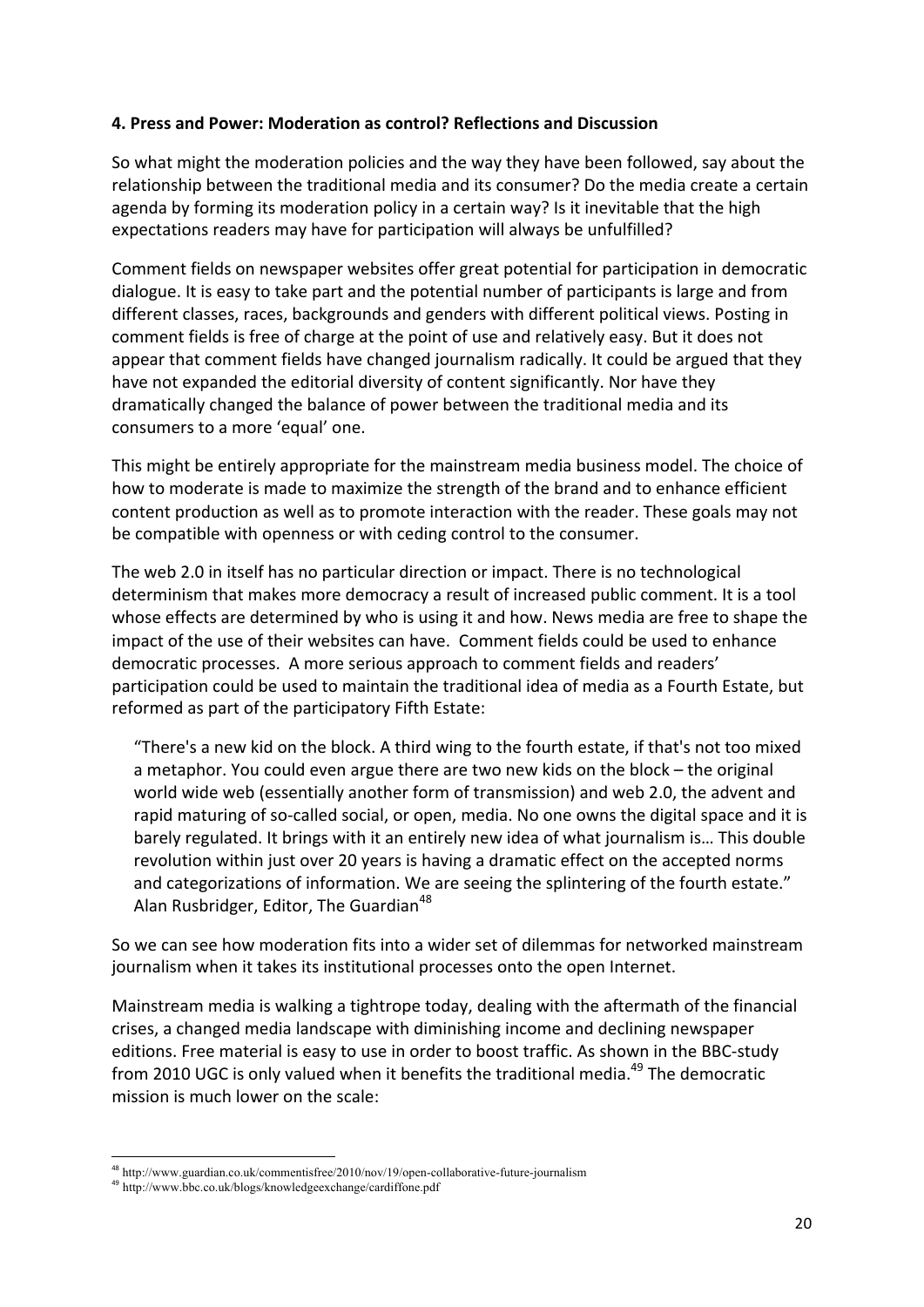"The main reason for the media to use comment fields is to make readers stay for a longer period on their websites, so that they can sell more advertising space. Also, traditional journalists are nervous. They feel threatened that readers are intruding upon the area that traditionally has belonged to them." Claire Wardle (Social media expert)<sup>50</sup>

Traditional media today does its best to manage the fine balance between inviting the reader to be a part of what has been considered the journalistic platform (encouraging the consumer to share and participate), at the same time maintaining traditional power (as in, not giving reader-participation too much importance):

"The ideal is a totally free debate where everyone can write what they want so that all opinions can be let out, even uncomfortable or insulting opinions. The alternative, to hide opinions that exist in a democratic society, is too dangerous. For example, today we see that there is an obvious skepticism against immigration in Europe. These opinions exist whether we want it or not. But these thoughts might flourish even more if we do not discuss them. Today there are a number of questions that are "unmentionable". We should take them back. Not until then can we have a constructive debate." Nils Funcke (Swedish journalist and expert on freedom of expression in interview with Sanna Trygg October 2010)

'Taking back' difficult debates and airing awkward views does not necessarily mean abandoning moderation on mainstream media forums, but there is a limit to openness according to the Guardian:

"Commenting online is not a right, it is a privilege, albeit one which people have come to expect on publisher sites. We have a responsibility to care for the overall community. If people want to express perspectives that are inappropriate to appear on the Guardian site, according to our community standards, they are free to use other platforms such as private blogs. But on publisher sites, there needs to be structure and rules. While moderation can sometimes be controversial, non-moderated environments aren't places where people want to spend a lot of time."

Meg Pickard, Head of Digital Engagement at the Guardian.<sup>51</sup>

Framing policy in a certain way or deleting comments cannot be considered censorship. The web offers plenty of other forums to express one's views. The chief concern is rather that as the traditional media deliberately excludes critical issues such as right-wing extremism, it will not reflect certain conflicts or debates that necessitate greater moderation resources then non-controversial issues. The effect might be that the consumer searches for platforms with more libertarian attitudes to moderation.

The Swedish website Flashback is one example that supports this conclusion.  $52$ It is an underground forum known for its hostile atmosphere and is a public space where people

<sup>!!!!!!!!!!!!!!!!!!!!!!!!!!!!!!!!!!!!!!!!!!!!!!!!!!!!!!!!!!!!</sup> <sup>50</sup> Interview with Sanna Trygg October 2011

<sup>&</sup>lt;sup>51</sup> Interview with Sanna Trygg October 2011

<sup>52</sup> https://www.flashback.org/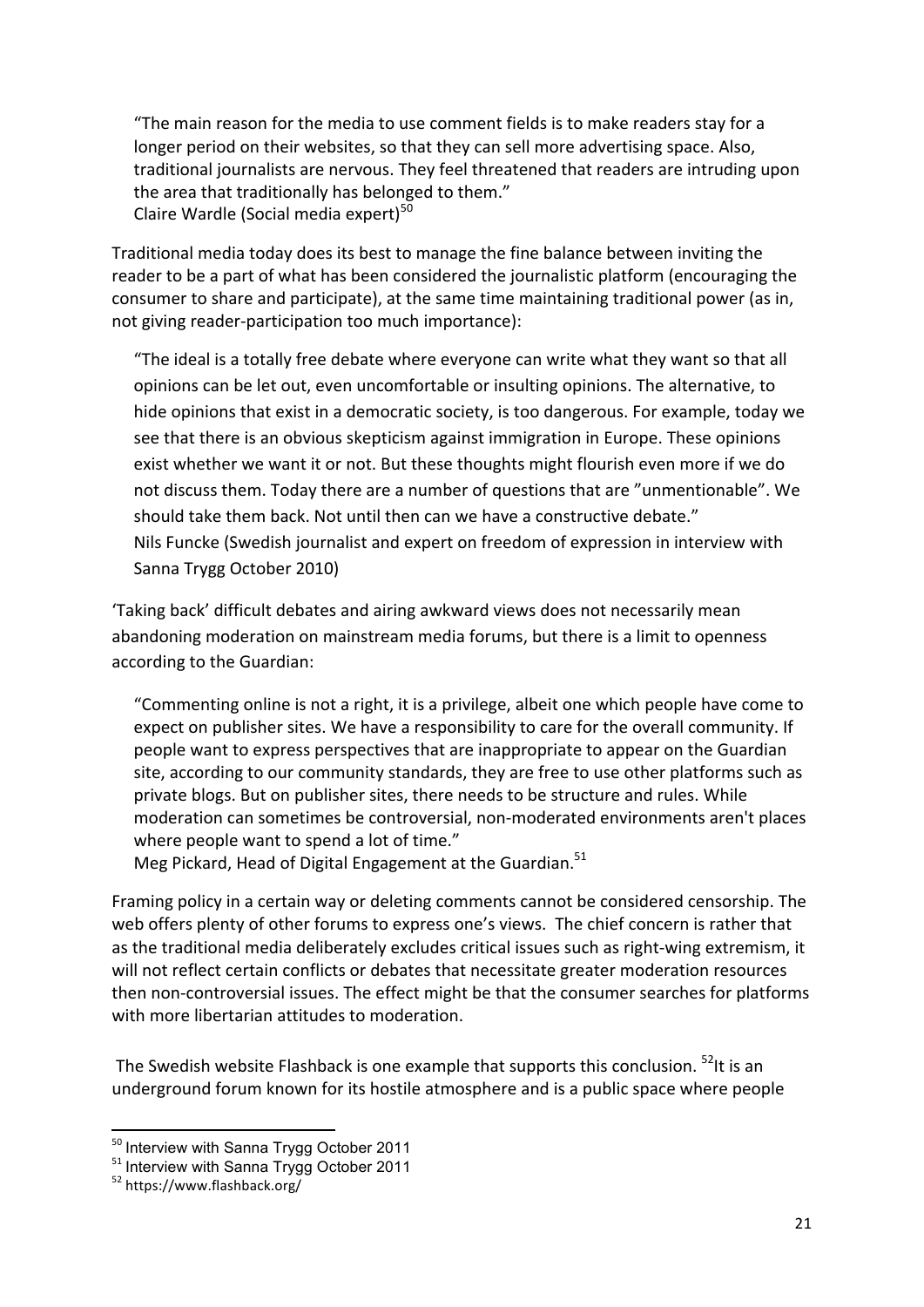discuss controversial issues that are not usually covered by mainstream media. The debate is not always constructive, orderly or pleasant. By looking at the amount of people using it, it is indeed popular. The forum has almost 600,000 members, a vast number taking into consideration that there are only 9.4 million citizens in Sweden. Another highly successful example is the UK blog 'Order, Order, run by Guido Fawkes, aka the political blogger Paul Staines, which is also minimally moderated.  $53$ 

This does not mean that there are no good reasons for traditional media to moderate their comment fields, but if the media does not show its eagerness to be a centre for discussion, the functions will be taken over by others. Self-moderation through social network peer referral is also growing. Facebook, for example, is already the third biggest referrer of traffic to newsrooms, according to a study of Nielsen audience stats by the Pew Research Center's Project for Excellence in Journalism. <sup>54</sup> People are increasingly doing their commenting in those semi-private spaces.

"Each newspaper must think very hard about what will set its online community apart from the many other forum spaces on the web. Maintaining discussions that are distinctive may require papers to enforce far stricter moderation policies than those found elsewhere, or to consider rules that might seem eccentric in a different context. Readers won't thank you for moderating inconsistently, unfairly, or obscurely. But they will appreciate the chance to participate in discussions that couldn't happen anywhere else."

Mark Johnson (Online Editor at the Economist.)<sup>55</sup>

News organisations have a lot at stake. They desperately want the traffic. Scale, reach and reader attention-retention is vital if they are to garner the meagre marginal advertising revenues online. However, either a too negligent or too restrictive moderation policy can have a negative effect on a newspaper's reputation. If traditional media still want to be considered the main forum for free speech then it is hard to argue for a stronger moderation policy than that which is restricted by the law. However, if the main purpose of the newspaper has less to do with offering a platform for free debate, than protecting the newspaper's reputation, then it is easier to justify a more interventionist moderation strategy.

Increasingly, news organisations are dividing into those who want to maximise hits and those that want to create a more controlled conversational space. As one online editor for a news magazine put it, "I am not concerned about free speech overall; there are enough places online where people can go to be heard. The paper is a brand like any other brand." For some that means building the reader relationship but not chasing reader comment for its own sake. The Mail newspaper has taken a different approach seeking to become a global leader in traffic, even if it means less control over moderation. How well either strategy works will depend in the end on resources and whether the transaction costs of

<sup>53</sup> http://order-order.com/

<sup>54</sup> http://www.journalism.org/analysis\_report/navigating\_news\_online

<sup>&</sup>lt;sup>55</sup> Interview with Sanna Trygg October 2011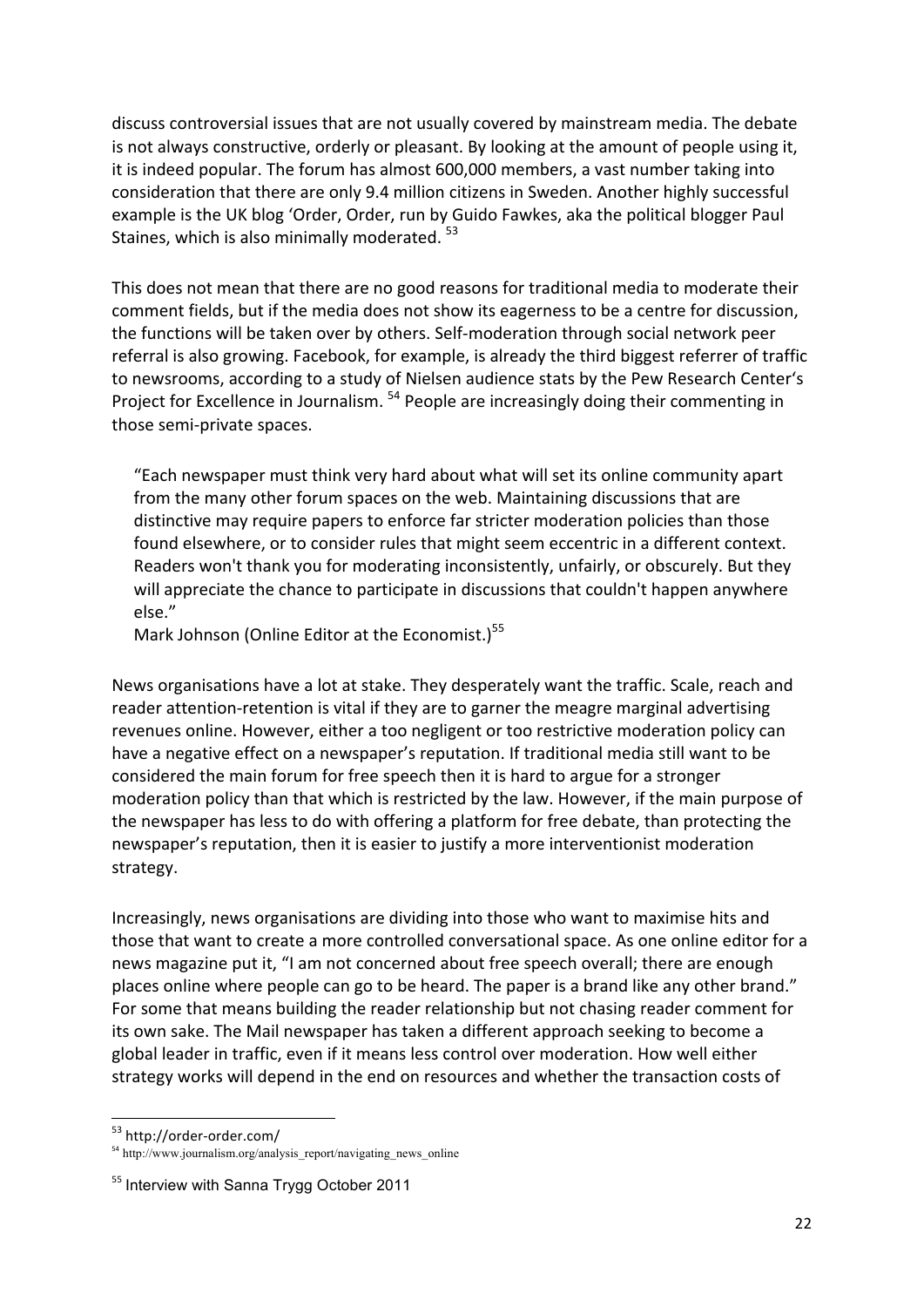moderation are covered by the improved quality or quantity of reader engagement translated into advertising or other revenues.

Paying attention to the comment fields benefits news production in additional ways. If journalists become involved in the process then they may reap additional benefits. Journalists told us how it can offer new leads or angles on stories or help correct false information. But even though newspapers are aware of its potential this opportunity is not prioritized and often the moderation process is not integrated into the news production systems. As one online editor told us:

"We use an external company for moderating our material. Its only a matter of resources, we do not have the capacity to read all the comments. It is simply not a part of the every day work or implemented in the organisation which mean we miss important information."

Some journalists do read the comments fields but choose not to officially credit the reader even if it might impact the news production and agenda, as one online community editor explained:

"We quite often read a comment and also it is then discussed among the journalists in quite a serious way but this is not something that we communicate back to our readers."

Even though the web offers an opportunity for media to communicate with its readers, it is clear that journalist participation is often absent in the comment fields. Some participants in the research seminar for this report argued that newsroom journalists becoming more active in moderation would benefit their work and the newspaper. The reader would not get the feeling that 'they scream unheard out in an empty space' and that might even reduce the need for moderation. Journalist involvement in comment fields seems to generate self-moderation.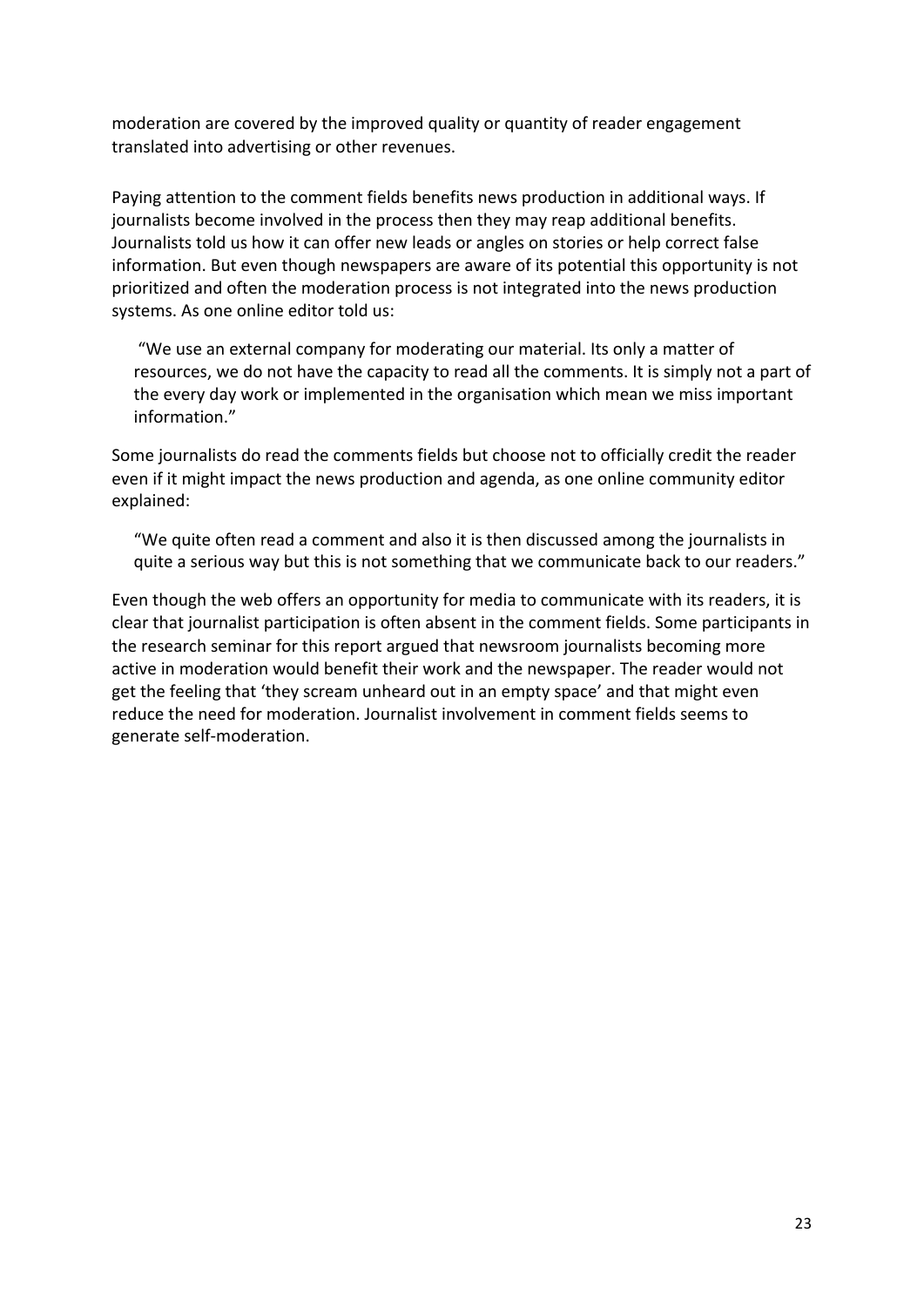#### **5. Conclusion**

Both Svenska Dagbladet and The Guardian attach great importance to freedom of expression, and critical debate. Like much of traditional media they claim to do society and democracy a favour by offering free debate and public expression. But readers are, in a sense, being misled. Mainstream media still has the monopoly over conversation and that debate is not entirely free. Traditional media still define what is worth discussing and what is not. The idealistic purpose of the traditional media is compromised by the mission to survive as a business in a highly competitive economic environment.

Some newspapers will see this as a realistic compromise that preserves their brand and editorial mission. However, we would argue that in the long run it is worth newspapers continuing to push for more transparent moderation and a more reflective approach to the process. For example, would it be worthwhile making records of deleted comments public? Since no publicly available records exists, all we know is that comments are being deleted, but not which ones and why.

It is important to continue to strive for real engagement between people with different viewpoints, even when those views are marginal. The danger remains that people will not learn by having their views challenged. In this context the comment fields are important for healthy democracy.

Much politically relevant information is still produced in conditions ultimately determined by the market. It is, therefore, vital to foster public service media, and not just in the formal public service broadcasting sector. Information is supposed to be more accessible, more easily than ever before. But if open government is to mean anything then we also need easy access to useful forums for open and challenging debate. This is vital to enable every citizen, including those with weaker educational or financial resources, to claim their rights in the democratic process.<sup>56</sup>

This report has shown that online moderation is driven by resources, tradition and editorial strategy.

Online comment is important to drive traffic and to make visitors stay longer on the website. It also has the capacity to change the relationship between the reader and the journalist to a more dynamic one since comment fields offer a platform for immediate and transparent two-way communication between reader and the news organization.

Comment fields offer a forum for debate and expression but people's motives are usually about entertainment and community rather than a desire to act as democratic, active, responsible citizen. Newspapers claim to want a changed relationship with the reader but at the same time fear the volume and the nature of public participation. The main reason for this is that coherent and meaningful interactivity demands attention and resources.

<sup>56</sup> Ilshammar, Lars. "Demokr@i. Det elektroniska folkstyrets möjligheter och problem". Expertuppsats skriven på uppdrag av 1996 års folkomröstningsutredning. Bilaga 2 till SOU 1997:56., Perelman, Michael. "Class Warfare in the Information Age". St. Martin ́s Press, 1998, Bellamy, Christine/Taylor, John A. "Governing in the Information Age". Open University Press, 1998, Moore, Nick. "Confucius or capitalism? Policies for an information society". I Loader, Brian D. (ed) "Cyberspace Divide. Equality, Agency and Policy in the Information Society". Routledge, 1998.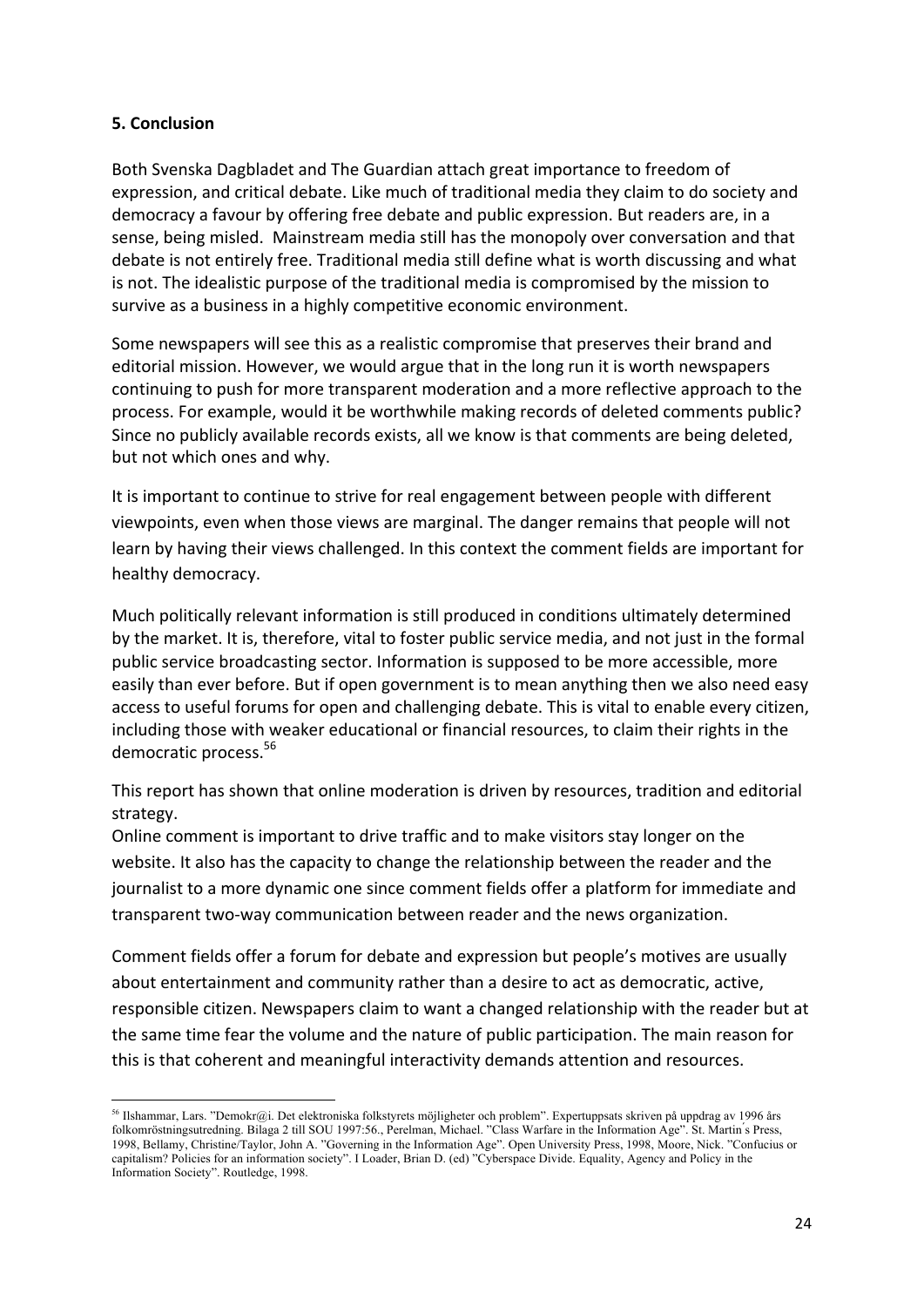Readers' participation is still not a priority in the newspapers organization. Moderation is being performed on the terms of the newspaper and is a product of a relatively narrow policy. This issue matters if it drives people away from 'reasonable' moderated discourse. It is also crucial if an important, significant public opinion is not heard. It is a central problem for the creation of a truly networked journalism or Fifth Estate.

There is a need for further research focusing on the effects of moderation as well as more data on reader's participation and their contribution of user-generated content. There is also a need for more investment in creative moderation such as live web chats and other alternatives to conventional comment fields. This study shows that there is a need for more involvement of the journalists in the moderation process. For this to happen it is vital to revalue the comment fields and to continue to integrate the dialogue between journalists and readers into the daily work of a news organization.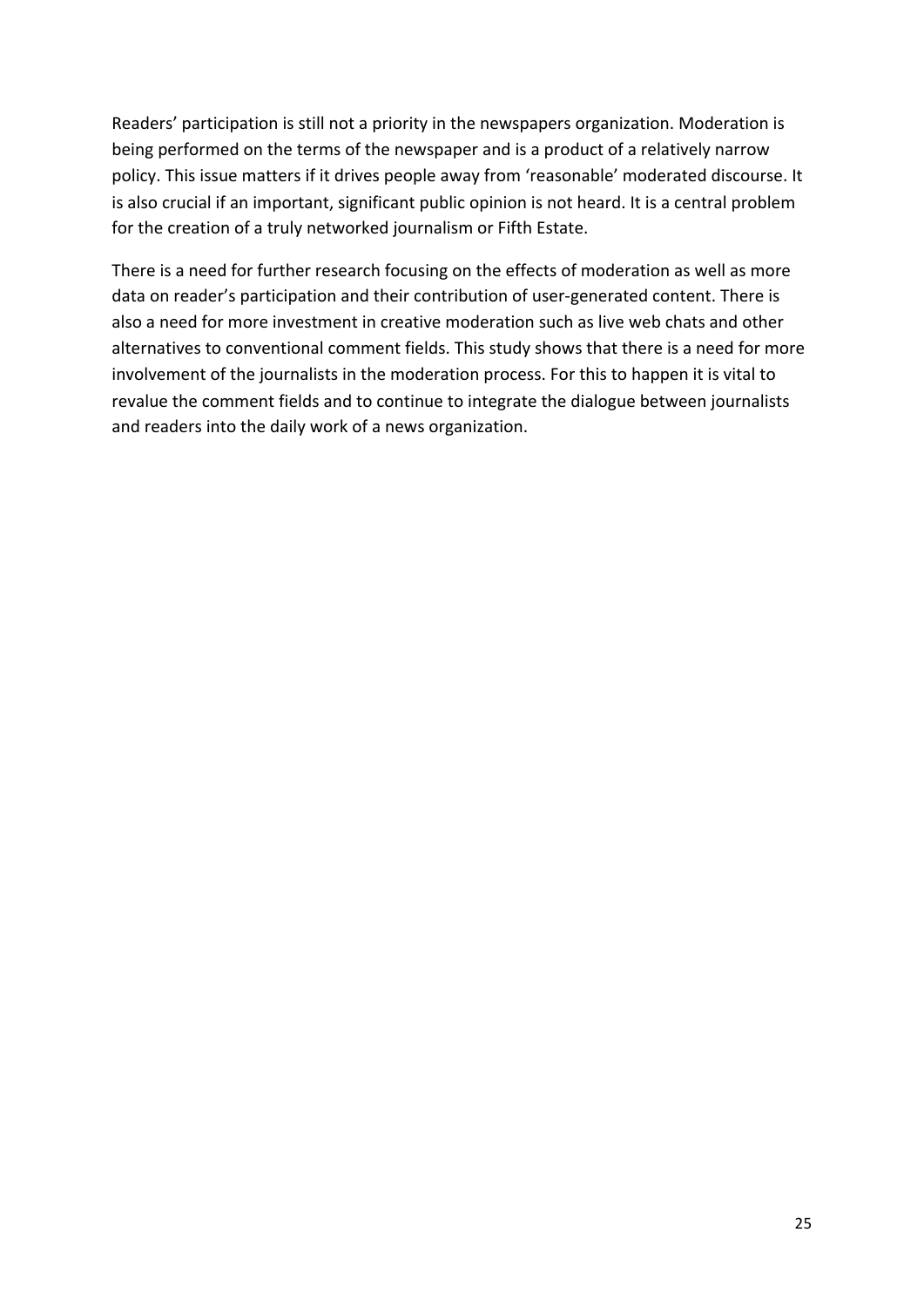# **Appendix**

The Svenska Dagbladet Daily circulation in 2010: 192 800. Editor in chief: Lena K. Samuelsson. Founded: 18th December 1884. Website was launched: 1995. Unique browsers/month: 4.8 million. Comments each month: 48,000. Ownership: SvD is owned by the Norwegian media conglomerate Schibsted. SvD is the second largest national daily newspaper in Sweden.

The stated position of the editorial page is independently moderate, which means it is independent but adheres to the liberal conservatism of the Moderate Party.

SvD was named newspaper of the year in the category digital media at the Tidnings Utgivarna and Medievärldens' competition 2011 Newspaper of the Year.

#### The Guardian

Daily circulation in 2010: 230,541 (October 2011).

Editor in chief: Alan Rusbridger.

Founded: 5th May 1821

Website was launched: 1995.

Unique browsers/month: 50 million

Comments each month: 500 000

Ownership: The Guardian is part of Guardian News & Media, a division of the Guardian Media Group Ltd, which is owned by the Scott Trust.

The Guardian is the third largest daily newspaper in the UK.

The paper identifies with centre left-liberalism.

The Guardian was named newspaper of the year at the 2011 Press Awards.